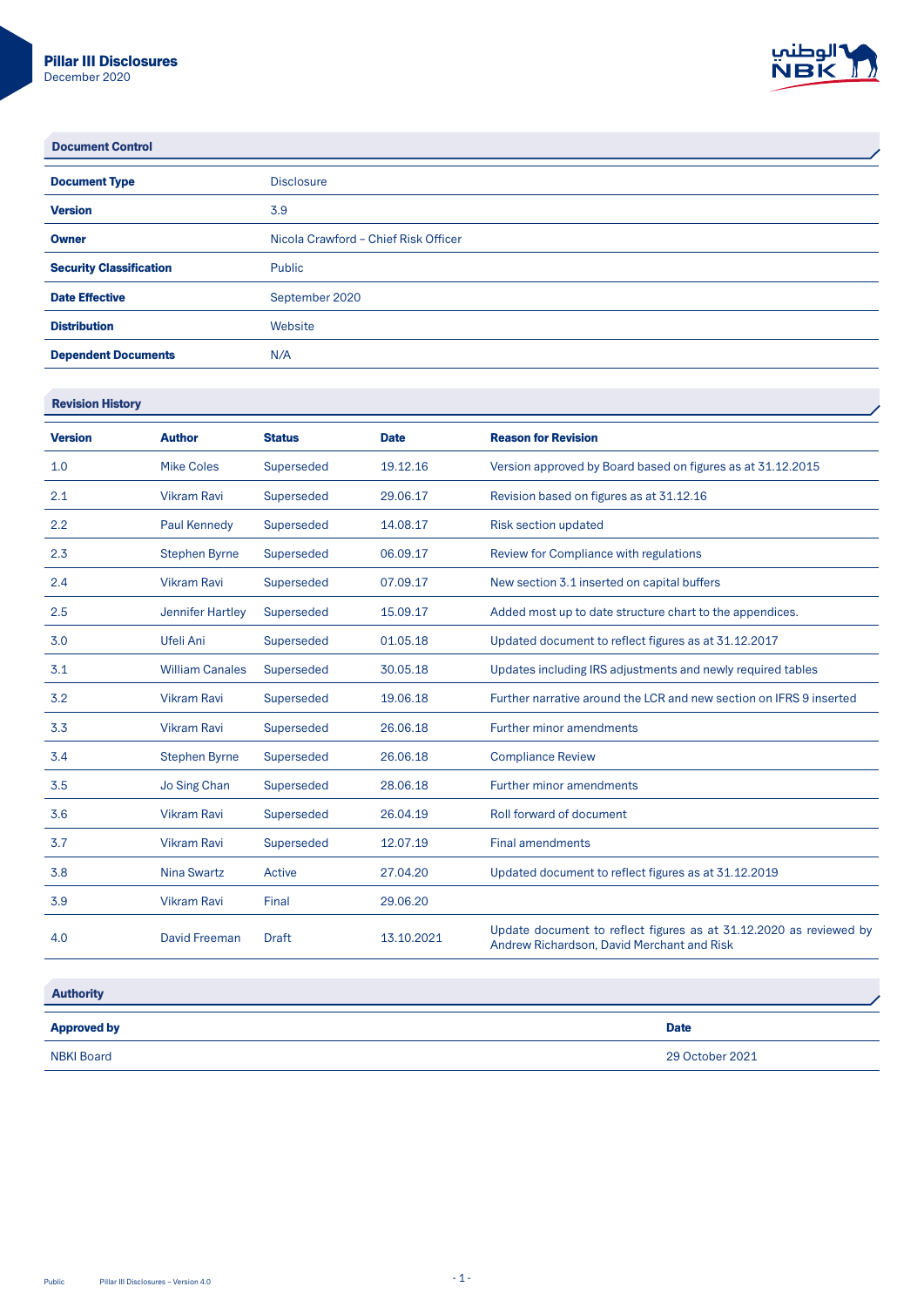

| <b>Contents</b> |       |                                                          |                |
|-----------------|-------|----------------------------------------------------------|----------------|
| 1.              |       | <b>Overview</b>                                          | $\overline{3}$ |
|                 | 1.1   | Background                                               | 3              |
|                 | 1.2   | Disclosure policy                                        | 3              |
|                 | 1.3   | Board responsibility for risk management and disclosures | $\overline{4}$ |
|                 | 1.4   | <b>Regulatory Details</b>                                | $\overline{4}$ |
|                 | 1.5   | Relevant changes and developments                        | $\overline{4}$ |
|                 | 1.6   | Impact of COVID-19                                       | $\overline{4}$ |
| 2.              |       | <b>Risk Management objectives and policies</b>           | 5              |
|                 | 2.1   | Overview of the Risk Management framework                | 5              |
|                 | 2.2   | Risk Appetite and Material Risks categories              | 5              |
|                 | 2.3   | The Risk monitoring framework                            | 5              |
|                 | 2.4   | NBKI's approach to Risk Management                       | 6              |
|                 | 2.5   | Governance structure                                     | 8              |
|                 | 2.6   | <b>Internal Audit function</b>                           | 11             |
| 3.              |       | <b>Principal Risks and related Tables</b>                | 11             |
|                 | 3.1   | Credit Risk (including concentrations)                   | 11             |
|                 | 3.1.1 | <b>Credit Risk Mitigation</b>                            | 12             |
|                 | 3.1.2 | <b>IFRS 9 Impairment</b>                                 | 14             |
|                 | 3.1.3 | Forbearance                                              | 14             |
|                 | 3.2   | Credit valuation adjustment                              | 16             |
|                 | 3.3   | <b>Market Risk</b>                                       | 17             |
|                 | 3.4   | Liquidity risk                                           | 17             |
|                 | 3.5   | Operational risk                                         | 17             |
|                 | 3.6   | <b>Business risk</b>                                     | 17             |
|                 | 3.7   | Interest Rate Risk in the Banking Book (IRRBB)           | 18             |
|                 | 3.8   | Group and cross border risks                             | 18             |
|                 | 3.9   | <b>Conduct Risk</b>                                      | 18             |
| 4.              |       | <b>Capital (Own Funds)</b>                               | 18             |
|                 | 4.1   | <b>Regulatory Capital buffers</b>                        | 21             |
| 5.              |       | Leverage                                                 | 22             |
| 6.              |       | <b>Transitional Adjustment IFRS 9</b>                    | 23             |
| 7.              |       | <b>Remuneration and Governance</b>                       | 23             |
|                 | 7.1   | General                                                  | 23             |
|                 | 7.2   | Nominations and Remuneration Committee                   | 24             |
|                 | 7.3   | Performance Award Scheme                                 | 24             |
|                 | 7.4   | Material Risk Takers (MRT's)                             | 24             |
| 8.              |       | <b>Appendices</b>                                        | 25             |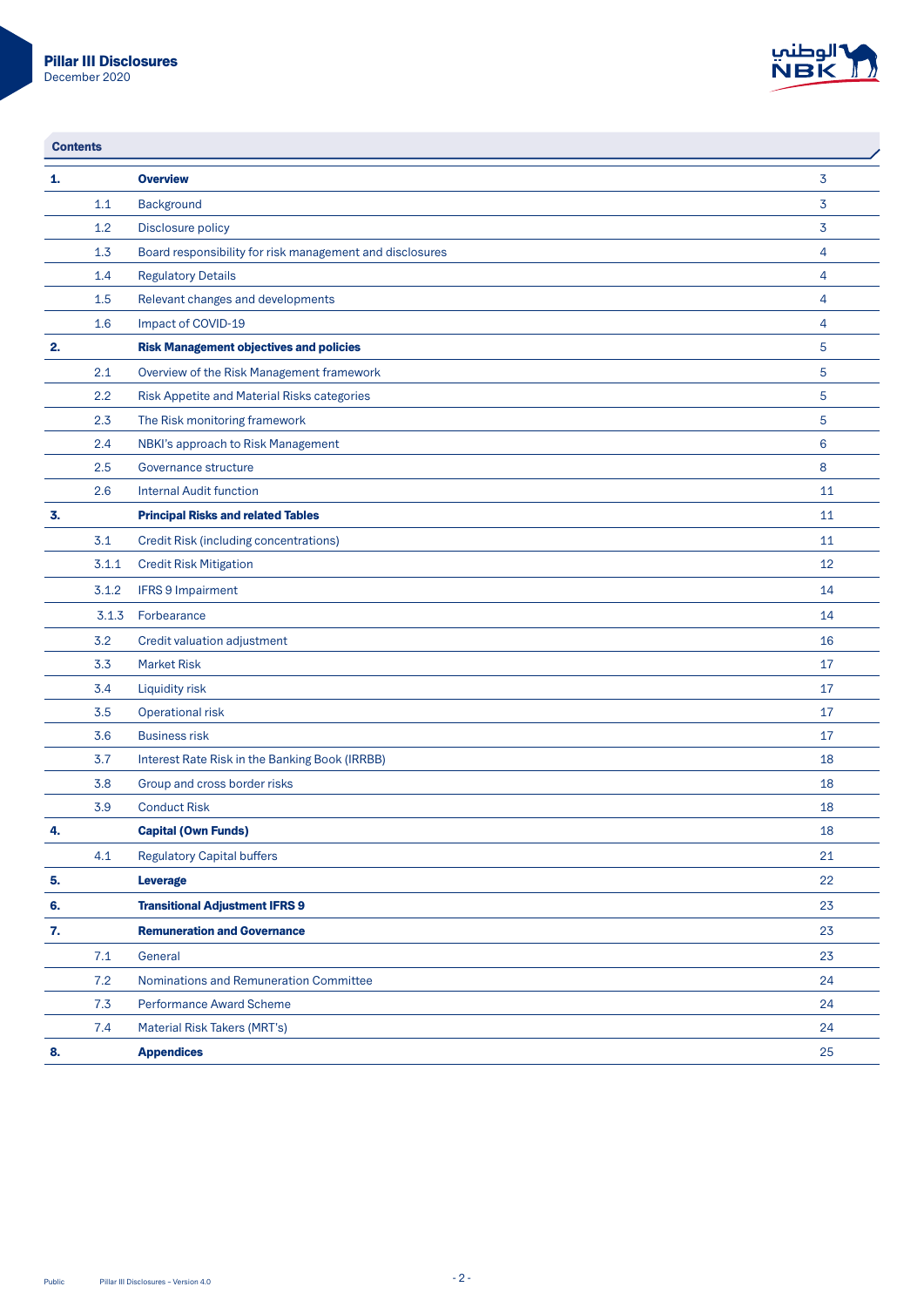

#### 1. Overview

#### 1.1 Background

The revised Basel Capital Accord has been implemented in the European Union via the Fourth Capital Requirements Directive (2013/36/EU) ("CRD IV") and the Capital Requirements Regulation (575/2013) ("CRR").

CRD IV and CRR came into force in the European Union on 1 January 2014 and define a framework of regulatory capital resources and requirements. Part 8 of CRR includes disclosure requirements known as "Pillar 3" which apply to banks and building societies. These are designed to promote market discipline through the disclosure of key information about risk exposures and risk management processes.

CRD IV also made changes to rules on corporate governance in banks, including remuneration, and introduced standardised regulatory reporting within the FU.

The framework consists of three "Pillars", as summarised below:

- Pillar 1 defines minimum capital requirements which firms are required to maintain for Operational, Market and Credit risk.
- Pillar 2 defines the supervisory review process which firms are required to maintain including a requirement to conduct an Internal Capital Adequacy Assessment Process (ICAAP).
- Pillar 3 defines market discipline by developing a set of regulatory disclosure requirements that will give market participants transparency in relation to a firm's regulatory capital and risk exposures.

NBKI has a conservative approach to risk. It does not have a trading book and therefore does not take proprietary trading positions. The Bank does not seek FX risk but does run limited exposure due to organic mismatches between lending, funding, and capital. The Group has no appetite for significant losses or volatility from Market risk. In the lending book, the vast majority is secured against either commercial or retail real estate with exposure limited to a maximum LTV of 75%. The unsecured lending book is restricted to high quality financial institutions, corporates and a very limited amount of retail lending.

#### Key Metrics USD 000's as at 31.12.2020

| <b>Common Equity Tier 1 capital</b> | <b>Total Regulatory capital</b> |
|-------------------------------------|---------------------------------|
| 432,359                             | 432,359                         |
| <b>Common Equity Tier 1 ratio</b>   | <b>Total Capital ratio</b>      |
| %23.68                              | %23.68                          |
| <b>Total RWAs</b>                   | <b>Leverage Ratio</b>           |
| 1,826,103                           | %15.43                          |
| <b>Liquidity Coverage Ratio</b>     | <b>Net Stable Funding Ratio</b> |
| %299                                | %146                            |

## 1.2 Disclosure policy

## **Scope of disclosures**

The Disclosures contained in this document cover the requirements of Pillar 3 as set out in the CRR and are based on financial data as at 31 December 2020. Other information, for example, organisation charts, are stated as at 1 August 2021.

#### Frequency, media and location

National Bank of Kuwait (International) PLC ("the Bank" or "NBKI") will publish all Pillar 3 related disclosures at least annually and more frequently where so required

The frequency of disclosure will be reviewed should there be a material change in any approach used for the calculation of capital, business structure or regulatory requirements.

Pillar 3 disclosures should be read in conjunction with the Bank's Annual Report and Accounts ("ARA") for the stated period. The Bank's disclosures will be published on its website: www.nbk.com/london.

## 1.2.1 Approval and Verification

All Pillar 3 disclosures will be submitted for management approval at the Executive Management Committee (EMC) meeting, after review by all concerned stakeholders. Once the EMC approves the disclosures, presentation is made to the Audit and Risk Committee (ARC) and the Board of Directors for final approval prior to publishing.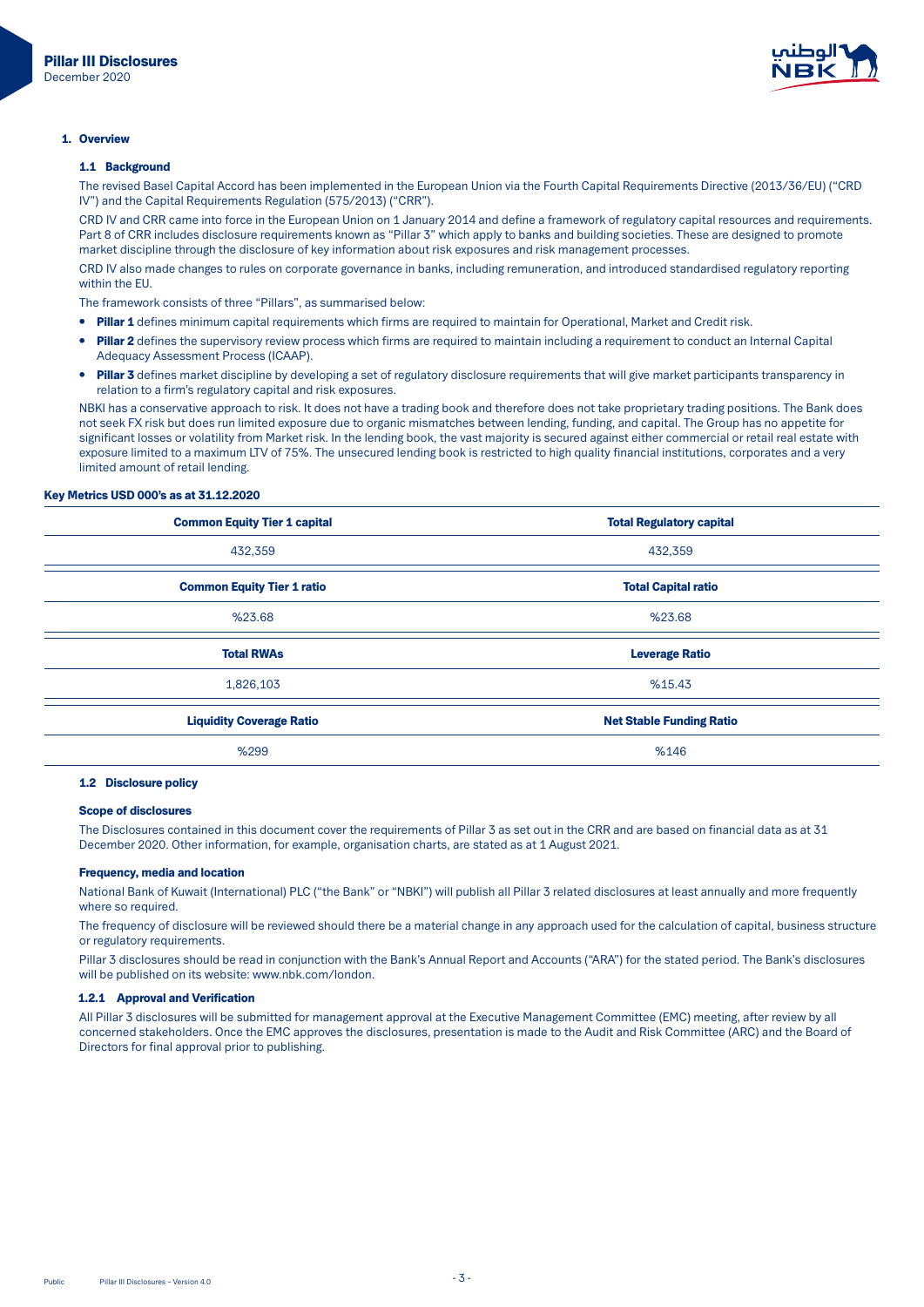

## 1.3 Board responsibility for risk management and disclosures

A core objective for the Bank is the effective management of risk, and the responsibility for ensuring that risks are managed and controlled ultimately rests with the Bank's Board of Directors. The Board has ultimate responsibility for setting the strategy, risk appetite and risk control framework.

The Board considers that, as at 31 December 2020, it had in place adequate systems and controls with regard to the Bank's risk profile and strategy. Furthermore, the Board can confirm that the Bank remained within defined regulatory limits for risk exposure throughout the year for credit, operational and prudential risks.

Under CRR the Bank is required to ensure that its external disclosures portray its risk profile comprehensively. The Directors are satisfied that the Bank's external disclosures meet this requirement.

### 1.4 Regulatory Details

National Bank of Kuwait International ("NBKI") PLC, whose registered office is 13 George Street, London, W1U 3QJ, is registered in the United Kingdom, company number 02773743 and is authorised by the Prudential Regulation Authority ("PRA") and regulated by the UK Financial Conduct Authority ("FCA") and the PRA. Firm number on the FCA Register is 171532.

NBKI is fully owned by its Kuwaiti parent company National Bank of Kuwait S.A.K.P.

### 1.5 Relevant changes and developments

NBKI monitors regulatory and legislative developments on and on-going basis to ensure it is prepared for forthcoming regulatory change. In particular, the Company is closely monitoring the development of new European legislation that will amend the existing Capital Requirements Directive (CRD) and Regulation (CRR). The amending legislation is usually referred to as CRDV and CRR2. The UK formally left the EU 31st January 2020 as a result of Brexit with the transition period ending 31st December 2020. The UK government have confirmed most of the CRDV and CRR2 will be enacted in UK legislation as of 31st December 2020.

The CRR 2 changes impacting NBKI are:

Binding Leverage Ratio: CRR 2 imposes a binding 3% Leverage Ratio requiring banks to maintain Tier1 Capital at least 3% of their non-risk weighted on and off- balance sheet assets

Minimum Net Stable Funding Ratio ("NSFR"): CRR 2 requires banks to maintain minimum available stable funding at least 100% of their secured funding to ensure that asset exposure is broadly matched with stable funding sources.

Revised Market Risk Framework- Fundamental Review of the Trading Book ("FRTB"): CRR 2 introduces a reporting requirement for a revised and more risk sensitive approach for the calculation of market risk to reflect the Basel Committee's Fundamental Review of the Trading Book. Work on FRTB is ongoing within the EU in order to incorporate further Basel Committee revisions such that capital requirements will be introduced later in June 2023.

Revised Basel Committee Standardised Approach for Counterparty Credit Risk ("SA- CRR"): CRR 2 implements the Basel Committee's revised and more risk sensitive standardised approach to calculate Counterparty Credit Risk for derivatives which provides better recognition for hedging, netting and collateral

Other Developments impacting the NBKI are:

Capital Buffers: - Institutions are required to comply with the requirements for a Countercyclical Capital Buffer ("CCyB") referred to in Title VII, Chapter 4 of CRD. On 11 March 2020 the Financial Policy Committee ('FPC') reduced the CCyB to 0% with immediate effect in response to Covid-19 (Coronavirus). The FPC expects to maintain 0% for at least 12 months, so that any subsequent increase would not take effect until March 2022 at the earliest.

The Capital Conservation Buffer ('CCoB') ensures that banks build up capital buffers in order to absorb losses without breaching minimum capital requirements. The CCoB is currently set a 2.5%.

Further information on capital buffers can be found in Section 4.1.

Disclosure of non-performing and forborne loans: - The EBA released its final report on guidelines on disclosure of non-performing and forborne exposures in December 2018 with the rules coming into force from 31 December 2019. The additional disclosures are within this document.

Transition away from LIBOR: - Following the decision by the PRA and FCA to discontinue the issuance of GBP LIBOR after the end of 2021 (and other currencies) and substitute it with Sterling Overnight Indexed Average (SONIA) reference rates, the Bank has put in place a programme to manage the operational transition away from LIBORs. At 31 December 2021, GBP/EUR/CHF/JPY/1 week USD/2 month LIBOR will cease. The remainder of USD LIBOR reference rates are expected to cease June 2023. The Risk-Free Rate (RFR) Steering Group monitors all activities and is sponsored at executive level.

#### 1.6 Impact of COVID-19

COVID-19 has impacted throughout the global economy and on NBKI and its customers.

The bank has taken COVID-19 stresses into consideration and applied government guidelines not to downgrade both businesses and individuals as the stress in their finances was caused by COVID-19. The bank granted a total of 69 Mortgage Payment Deferral requests.

The bank was able to operate within its current capital requirements without having to utilise its buffers.

The bank has applied the amendments to the IFRS 9 transitional adjustments.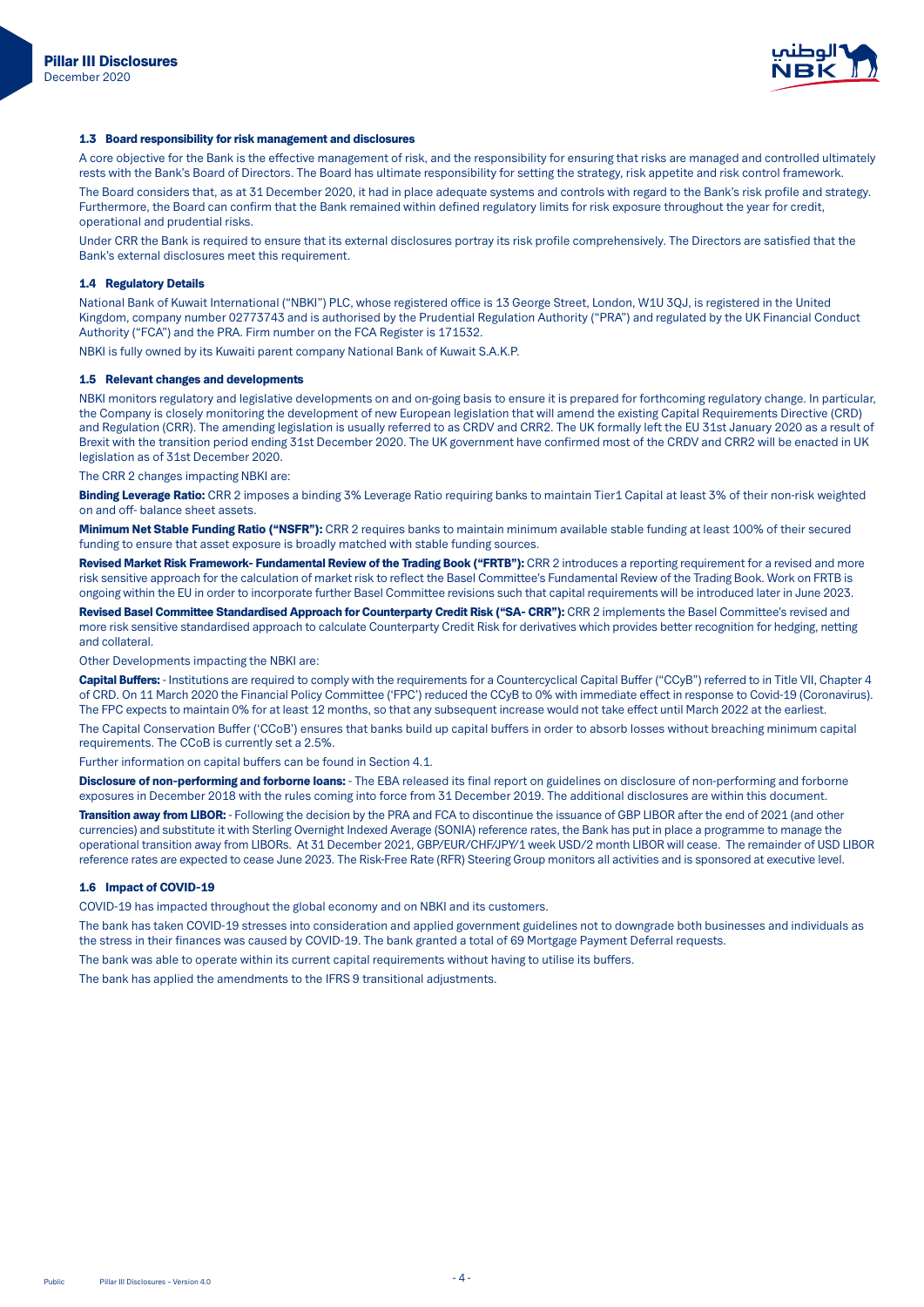

# 2. Risk Management objectives and policies

# 2.1 Overview of the Risk Management framework

The aim of risk management within NBKI is to identify and assess current and potential risks in order to manage them effectively.

The Bank's business strategy is underpinned by a robust governance structure, led by the Board of Directors. The Board delegates day-to-day responsibility for risk management to executive management.

The Bank has systems, processes and internal control procedures, which form a cohesive risk management framework covering all material risks. The Bank's governance framework is based on roles and responsibilities for risk management following the 'Three Lines of Defence' model (ref. to para 2.4.1). Each line of defence describes a specific set of responsibilities for risk management and control.

The Board's Risk Appetite Statement ("RAS") is made operational by the Bank's policies and procedures. The policies further define responsibilities for monitoring, reporting and escalating breaches of limits and tolerances, including those relating to conduct.

Risk monitoring is achieved using a series of tools including: • Reporting of structured and challenged risk assessments

- Reviews of risk incidents and "near miss" events
- Key risk indicators and key performance indicators (KRI and KPI)

The Bank's risk appetite is aligned to its business plan and strategy and is a key input into its Internal Capital Adequacy Assessment Process (ICAAP) and Internal Liquidity Adequacy Assessment Process (ILAAP).

- . Key metrics are reported to senior management daily or monthly as appropriate.
- . The EMC (Executive Management Committee) reviews any high-risk issues monthly.
- All areas of risk are monitored quarterly in detail by the Board Audit and Board Risk Committees, they then present a summary to the full Board highlighting any incidents and trends in key risk indicators.
- Capital and liquidity adequacy are monitored and reported to all relevant managers regularly (daily for liquidity) and are the subjects of a detailed status report for each quarterly Board meeting.

Senior management are supported by the internal audit function, which verifies independently the correct operation of systems and controls in practice.

## 2.2 Risk Appetite and Material Risks categories

NBKI's Risk Appetite Statement (RAS) underpins its business planning and is the key component of the Bank's Risk Management Framework ("RMF"). The risk appetite sets the context and the boundaries for activities and controls.

The risk appetite balances targeted profitability against the potential for adverse outcomes, including, but not limited to, financial loss. It is therefore at the centre of the Bank's activities and provides the reference point for decisions about the development of the Bank, products and exposures, and the methods used to manage the attendant risks.

The Bank's risk appetite is in line with and complements forms the basis of its business strategy and planning, which is reliant on appropriate risk management processes, risk parameters, position and/or exposure limits.

The Bank recognises that aggressive business strategies are associated with higher levels of risk and it takes a conservative approach by restraining its targets within its ability to confidently finance and manage its exposures.

NBKI's risk appetite is characterised using the risk categories set out below:

| <b>Material Risk Category</b>            | <b>Risk Definition</b>                                                                                                                                                                                                                                                       | <b>Risk Appetite</b>                                                                                                             |
|------------------------------------------|------------------------------------------------------------------------------------------------------------------------------------------------------------------------------------------------------------------------------------------------------------------------------|----------------------------------------------------------------------------------------------------------------------------------|
| <b>Prudential Risk</b>                   | The risk that the difference between the value of<br>the bank's assets and its liabilities (each measured<br>according to prudential standards) falls short of the<br>minimum capital adequacy level prescribed by the bank's<br>prudential regulator (UK PRA).              | Conservative internal capital adequacy<br>limits, and<br>enhanced monitoring and forecasting<br>of<br>capital<br>consumption.    |
| Liquidity and Refinancing<br><b>Risk</b> | The risk that immediate financial demands cannot be<br>met as they become due.                                                                                                                                                                                               | Conservative liquidity management, and daily reporting of<br>multiple liquidity metrics.                                         |
| <b>Concentration Risk</b>                | The risk that the Bank's portfolio of assets or the funding<br>that supports them is highly dependent on a small<br>number of underlying risk factors or external parties.                                                                                                   | Regular monitoring and stress testing, and disciplined<br>underwriting and fund raising.                                         |
| <b>Conduct Risk</b>                      | The risk that individuals behave in a manner that is within<br>"the letter of the law" (including applicable internal<br>policy), but that is nevertheless inconsistent with the<br>values and expectations of NBKI or those of the broader<br>society in which it operates. | A top-down culture across all parts of the Bank which<br>makes it clear to all staff that there is no tolerance of<br>misconduct |

#### 2.3 The Risk monitoring framework

#### **Dick Accacemants**

NBKI Risk Management works closely with all business and support areas to identify the end-to-end processes for each business activity and that then forms the basis for identifying key risks and controls.

Risk Management oversees the on-going assessment of the risks within the business areas on a rotational basis. The objective is to ensure that the risks in each business are comprehensively reviewed at least every eighteen months, and as circumstance change.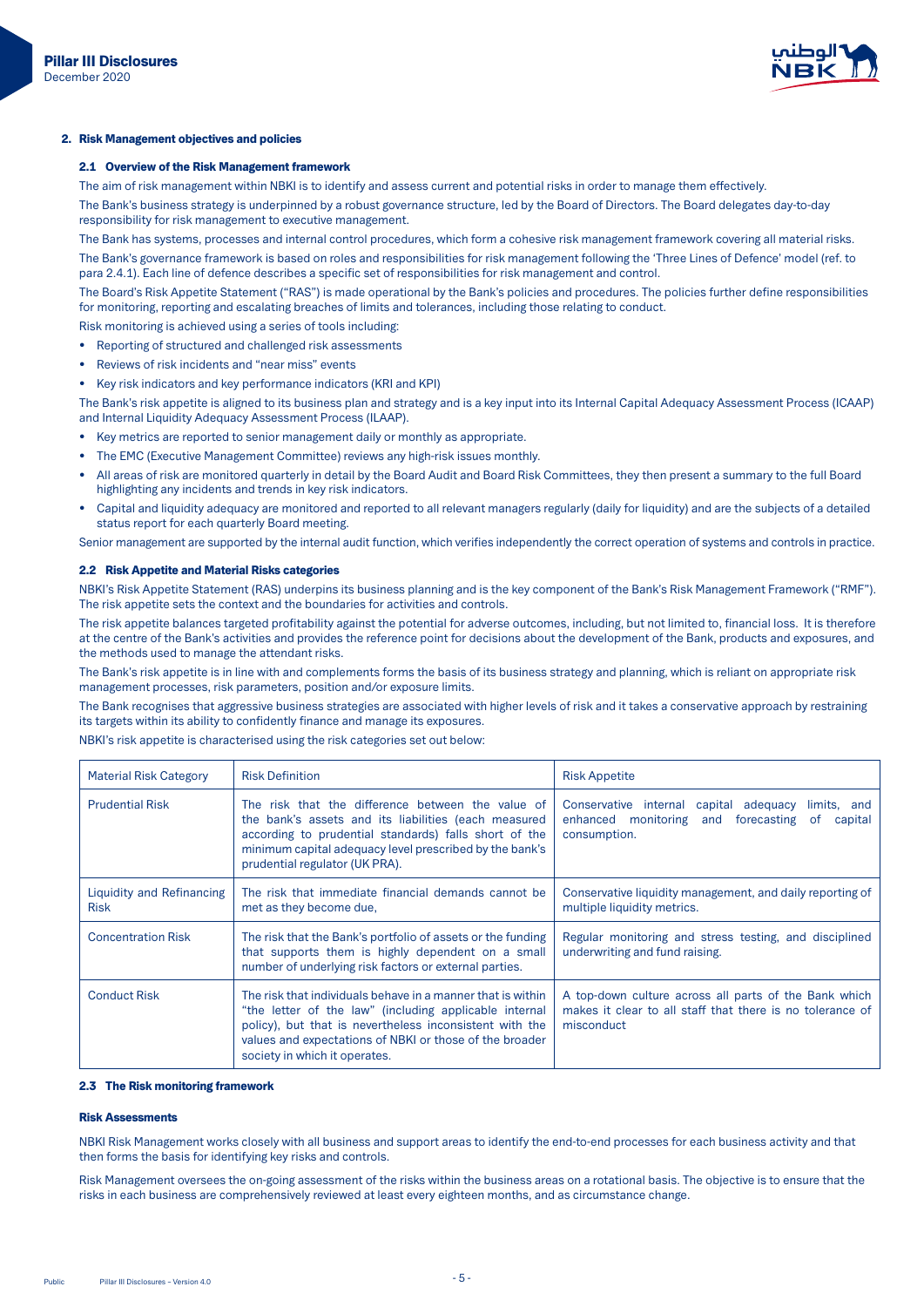

#### 2.3.1 Risk Reporting

At the end of each assessment, a report is prepared for the Bank's senior management detailing the scope and objectives of the assessment and details of area where residual risks were not deemed to be acceptably controlled together with:

- The risk rating (High, Medium or Low)
- The impact
- The recommended action plan (including owner and target date)

#### 2.3.2 Risk Mitigation

Any residual risk deemed as High or Extreme will be addressed immediately. Senior Management will agree on a remedial action plan and assign the management of that plan to an appropriate member of staff. All actions are monitored on a regular basis by the Operational Risk Committee and all high or extreme risks are reported individually and in detail to the Executive Management Committee, the Audit and Risk Committee and ultimately the Board.

Where a residual risk has been identified but rated as Medium or below, Senior Management will discuss how to mitigate the risk but may choose to accept the risk for a limited period of time. All identified risks, including associated remediation or acceptance, are reported in aggregate to EMC and to Board.

#### 2.3.3 Qualitative Stress Testing and Scenario Analysis

In addition to the on-going risk management of business-as-usual processes, the Bank recognises that it is also exposed to additional risks from events beyond its control such as an economic downturn or external incidents. The Bank performs structured stress testing and to better understand, quantify, and prepare for the consequences of unplanned adverse events.

As part of the ICAAP, ILAAP, and the Banks Recovery and Resolution Plan the Bank considers the possible stresses and scenarios that may have material impacts on the viability of the Bank's business.

Senior Management use this information to ensure that it has adequate capital and liquidity to support the Bank in adverse conditions, and also to ensure that the Risk Management Framework is sufficient to identify when the Bank is being exposed to such conditions and that the warning indicators are appropriate.

#### 2.4 NBKI's approach to Risk Management

The governance structure is supported by the Risk Appetite Framework.

This is embedded in the business by way of policy statements, and further interpreted into the guidelines and processes that form the basis of day-to-day business

This is supported by a strong risk management control framework which ensures that the frontline businesses are operating in accordance with both the objective limits and parameters laid down by the Board, and the more subjective ethos that the Bank operates in a manner that is fair to its employees, customers and the ultimate shareholder.

NBKI's overall risk framework is illustrated in the diagram below.



The NBKI risk management framework is explained in more detail by examining the following areas:

- The Three Lines of Defence
- The Governance Structure
- The Risk Monitoring Framework
- Stress Testing and Scenario analysis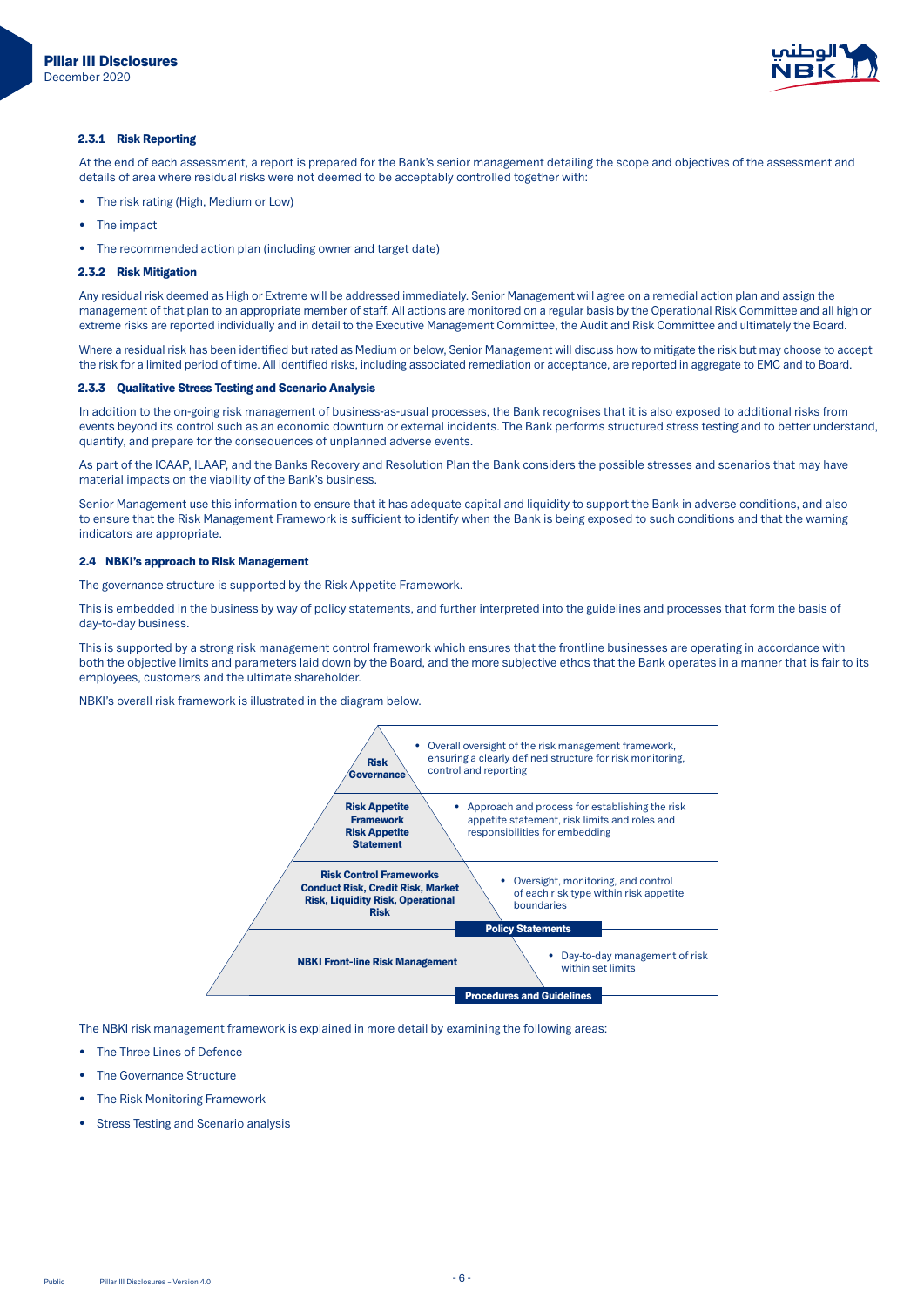

#### 2.4.1 The Three Lines of Defence

The governance framework is based on roles and responsibilities for risk management following the 'Three Lines of Defence' model. Each line of defence describes a specific set of responsibilities for risk management and control.



## 2.4.2 First Line of Defence

The first line of defence consists of the front-line business units.

The Board of Directors establishes and communicates a clear set of policy boundaries and limits in keeping with the Bank's risk appetite, business strategy and financial targets. The business heads are responsible and accountable for ensuring compliance with these policies within their respective businesses and functions.

All employees are required to ensure the effective management of risks within the Bank's articulated risk appetite, according to the limits structure in place and the scope of their direct organisational responsibilities.

#### 2.4.3 Second Line of Defence

The second line of defence comprises of the respective control functions. The control and risk functions, the Chief Risk Officer and the Risk Committees. These are responsible for ensuring that the risks are within the scope of the risk appetite statement.

Details of the specific responsibilities of the risk management committees are provided in the following sections.

## 2.4.4 Third line of defence

The third line of defence is the independent assurance provided by the Bank's Internal Audit (IA) function. Its role is defined and overseen by the Board Audit and Risk Committee.

Internal audit assesses whether appropriate controls are applied, assurance processes are in place, and encourages improvement over time.

All internal audit findings and follow-up action points are reported to the Executive Management Committee and the Board Audit and Risk Committee, which monitor the findings and ensure action points are addressed in a timely manner.

External audit provides additional independent assurance.

## 2.4.5 Stress Testing

Stress testing is an important risk management tool and is addressed in a number of ways. Liquidity stresses are embedded in regular liquidity risk monitoring. Liquidity (LCR) and CET1 are also forecast in the short term to test balance sheet management under certain risks. Under the ICAAP and ILAAP, a number of economic and political scenarios are modelled on 3 to 5 year forward looking basis to test both regulatory and internal risk appetite key risk measures. ICAAP and ILAAP processes also include a range of reverse stress tests. Interest rate risk in the banking book is subject to a range of stresses. Finally, as part of the annual statutory audit, a quantitative assessment of the Bank's ability to function as a going concern for a period after the financial year end is also carried out.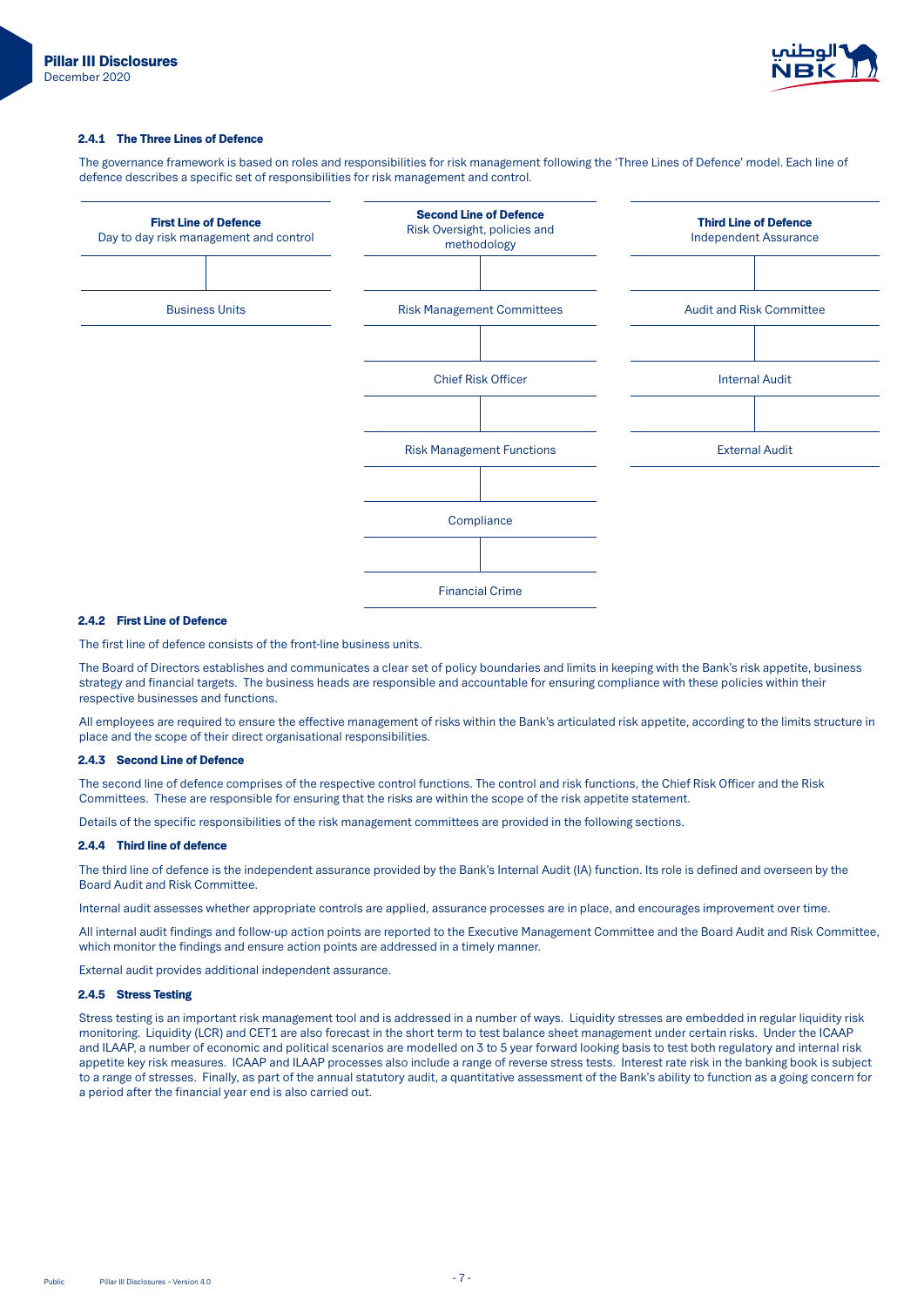

### 2.5 Governance structure

The Board is responsible for establishing the Bank's governance and control framework. The current board of directors are shown in the appendices.

The Board delegates day to day responsibility for risk management to executive management, which exercises its oversight responsibility through the Executive Management Committee ("EMC") and its sub-committees.

The following chart outlines the Bank's Board and governance process through committees.



#### 2.5.1 Board of Directors (The Board)

The Board has established three Board committees, which are the Audit Committee (BAC), Risk Committee (BRC) and the Nominations and Remuneration Committee (BNRC) who in turn rely on the Executive Management Committee (EMC) to be provided with the flow of information to be submitted to the Board.

Although the Board may delegate certain functions to its committees, it may not delegate its ultimate responsibility to ensure that an adequate. effective, comprehensive and transparent risk governance framework is in place. This is achieved by the following:

- The Board monitors the Bank's overall business performance and strategy.
- The Board ensures that financial statements accurately disclose the Bank's financial position.
- The Board ensures that the systems and controls framework is appropriate for NBKI's business and associated risks and provides for the segregation of duties.
- The Board reviews and evaluates the performance of the Bank's executive management against risk tolerances and reflects that in their .compensation
- The Board carries out an annual strategy review by setting performance objectives and reviewing the performance of executive management by means of Key Performance Indicators.
- The Board ensures that appropriate and adequately resourced systems of risk management and control are in place, enabling them to evaluate all material risks and the aggregate risk exposure, and take decisions on mitigation options.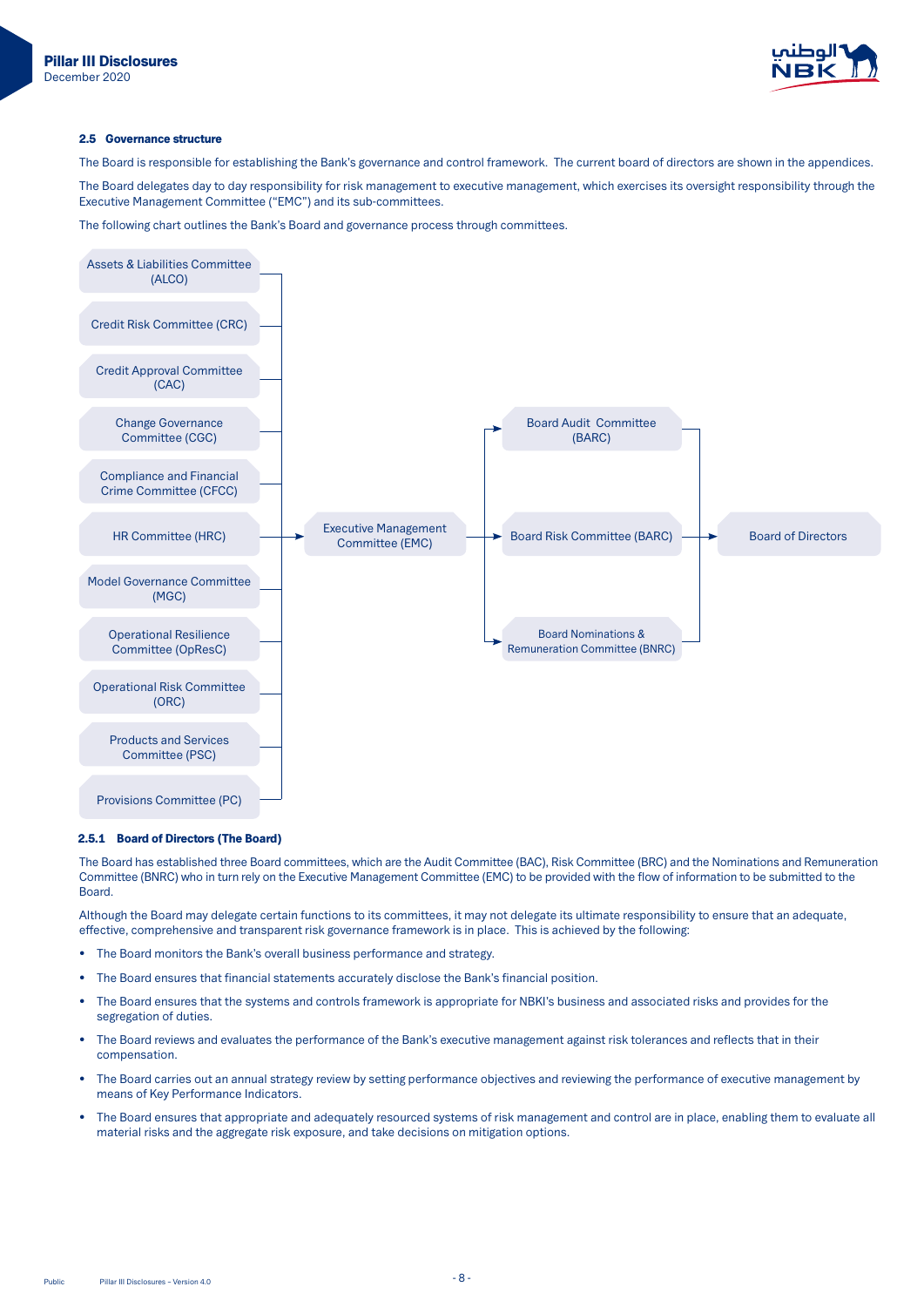

#### 2.5.2 The Board Audit committee (BAC)

BAC undertakes the following main roles and responsibilities on behalf of the Board:

monitoring, reviewing and assessing the effectiveness of the Internal Audit function;

reviewing and challenging whether the company has adopted appropriate accounting policies and made appropriate estimates and judgements. taking into account the external auditor's views;

reviewing the statutory audit of the annual financial statements and assess the audit's findings and outcomes as well as that audit's effectiveness.

#### 2.5.3 The Board Risk Committee (BRC)

BRC undertakes the following main roles and responsibilities on behalf of the Board:

advising the Board on the company's overall risk strategy including the Bank's risk capacity, appetite, tolerances and early warning framework in relation to the principal risks the company is willing to take in order to achieve its long-term strategic objectives and the emerging risks that could influence that strategy;

overseeing compliance with regulatory requirements and good practice standards;

overseeing and seeking suitable assurance regarding the adequacy and effectiveness of Bank's processes and procedures to manage risk and the internal control framework, including the design, implementation and effectiveness of those processes and procedures and any related systems;

reviewing reports and recommendations from the Control Functions (Risk, Compliance and Financial Crime), ensuring they have adequate resources, access to information and independence.

#### 2.5.4 The Nomination and Remuneration committee (BNRC)

BNRC undertakes the following main roles and responsibilities on behalf of the Board:

providing recommendations to the Board, from time to time, for changes regarding the size and composition of the Board or any Board committee;

overseeing succession for Board and senior management roles, including plans for handling emergency replacements due to unforeseeable vacancies:

conducting an annual assessment of existing Board directors' training needs and designing a development/training plan accordingly;

approving the framework for determining the policy and specific remuneration packages for executive management in such a way as to incentivise a culture of risk awareness and ethical behaviour:

conducting an annual assessment of the Board's overall performance, including an evaluation of the structure, size and composition of the Board.

#### 2.5.5 Management committees

The Managing Director ("MD") is responsible for establishing appropriate executive committee and sub-committees to assist with executive oversight and decision-making as part of management's day-to-day risk governance.

#### 2.5.6 Executive Management Committee (EMC)

The Executive Management Committee is the most senior executive committee and is chaired by the Managing Director. It has the following :responsibilities

- executing the Board-approved business plan and budget, reporting to the Board on progress and escalating any significant risks or issues on a timely basis
- ensuring delivery of best-in-class customer sales and service;
- ensuring that there are adequate and effective organisational structures, systems and controls polices and operational procedures;
- monitoring external developments across NBKI's footprint as well as internal risk issues arising, and taking appropriate actions to protect the reputation and franchise of NBKI (and the Group) as well as to mitigate potential financial losses;
- promoting the corporate culture set by the Board;
- .challenges broviding leadership on key projects and challenges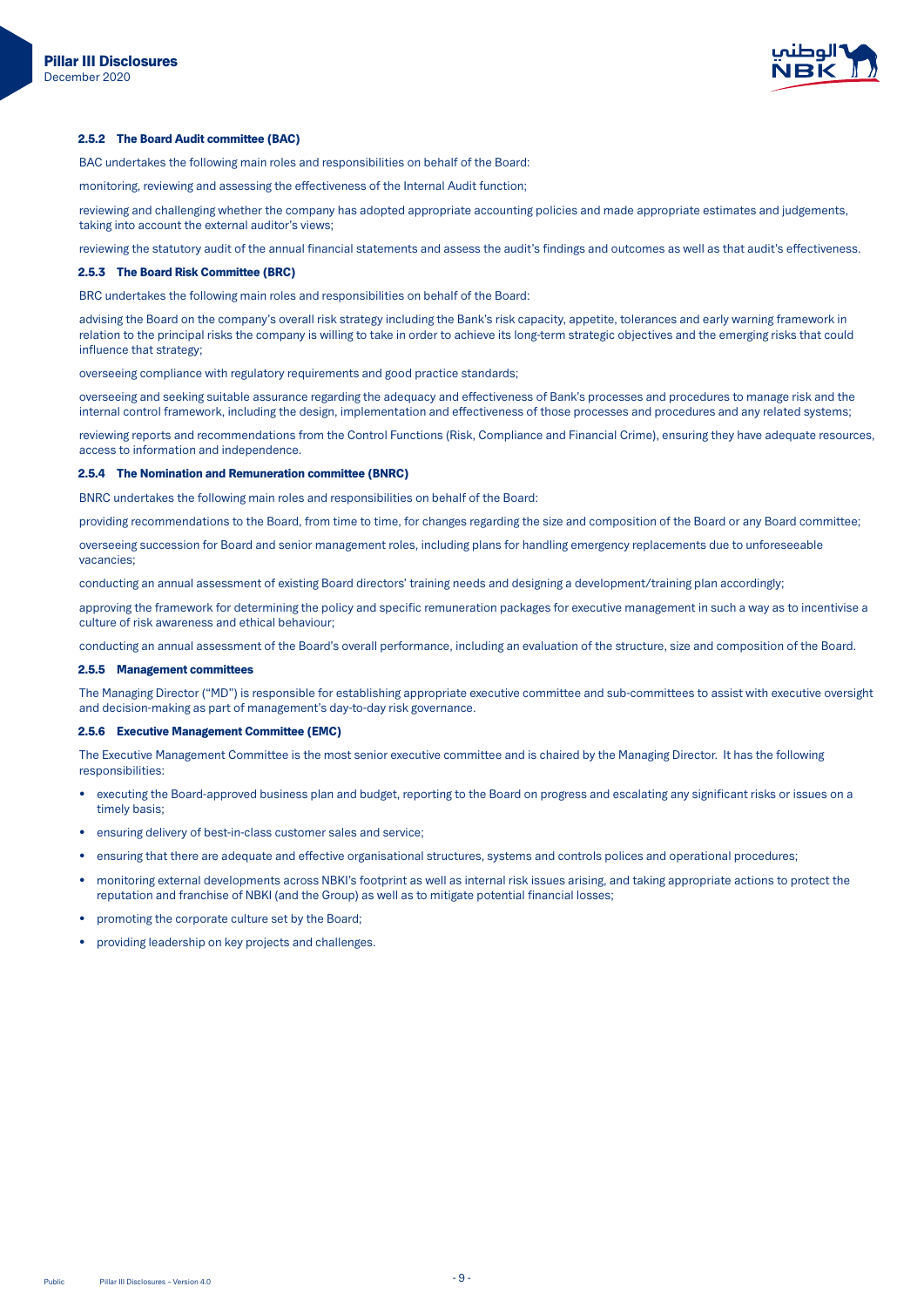

## 2.5.7 The risk committees

The table below provides a summary of the key roles and responsibilities of all risk-related executive sub-committees.

| <b>Committee</b>                                                    | <b>Risk responsibilities</b>                                                         |
|---------------------------------------------------------------------|--------------------------------------------------------------------------------------|
| <b>Assets and Liabilities Committee (ALCO)</b>                      | <b>Market Risk</b>                                                                   |
|                                                                     | Liquidity                                                                            |
|                                                                     | <b>Capital Adequacy</b>                                                              |
|                                                                     |                                                                                      |
| Credit Risk Committee (CRC) and its sub-committee - Credit Approval | <b>Credit Portfolio Exposures</b>                                                    |
| <b>Committee</b>                                                    | <b>Associated Concentration Risk</b>                                                 |
|                                                                     | <b>Credit Approval</b>                                                               |
|                                                                     |                                                                                      |
| <b>Provisions Committee</b>                                         | <b>Review ECL provisions</b>                                                         |
|                                                                     |                                                                                      |
| <b>Compliance and Financial Crime Committee</b>                     | Financial Crime (including, Bribery and Corruption, and Facilitating tax<br>evasion) |
|                                                                     | <b>Money Laundering</b>                                                              |
|                                                                     | <b>Fraud Risk</b>                                                                    |
|                                                                     | Legal and Regulatory compliance                                                      |
|                                                                     |                                                                                      |
| <b>Operational Risk Committee</b>                                   | Operational Risk, including (but not limited to):                                    |
|                                                                     | Administration and premises                                                          |
|                                                                     | <b>Business Continuity management</b>                                                |
|                                                                     | <b>Operations</b>                                                                    |
|                                                                     | <b>Human Resources</b>                                                               |
|                                                                     | <b>Information Technology</b>                                                        |
|                                                                     |                                                                                      |

# 2.5.8 NBKI's business lines

- Private Banking
- Retail Banking
- Corporate and Institutional Banking (including trade finance)
- Commercial Real Estate

• Treasury

- NBKI's main business activities are noted below.
- Secured and unsecured corporate loans
- Corporate and institutional deposits
- Islamic deposits
- Letters of guarantee and letters of credit
- Interest Rate Derivatives (for hedging purposes only)
- Consumer current, call and notice accounts and time deposits
- Consumer lending including mortgages and personal loans
- Treasury (Asset and Liability Management)
- Foreign exchange
- Real Estate services
- Trust services.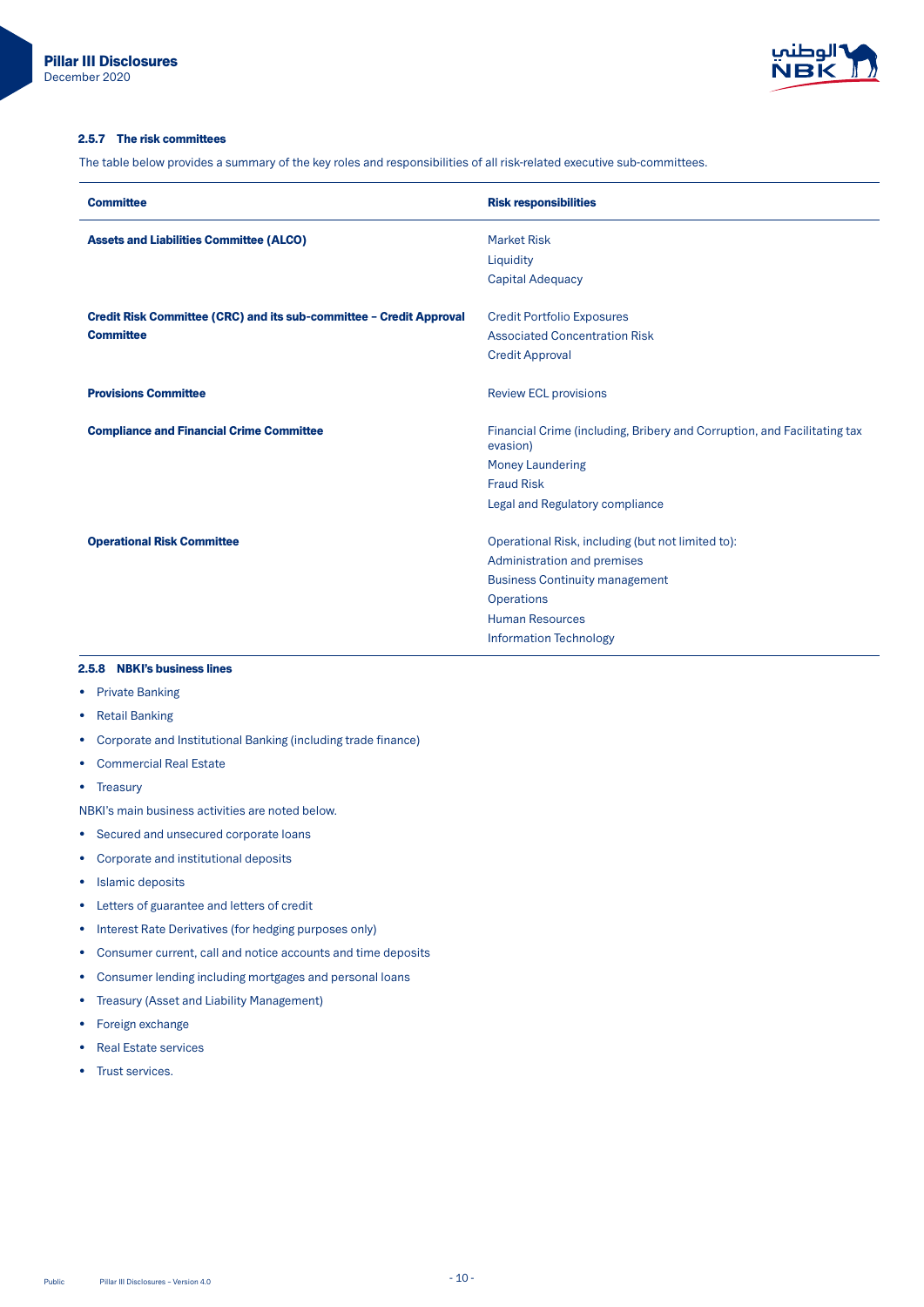

# **NBKI's Operations**

The key operational areas are set out below. It should also be noted that with the exception of payroll services, the provision of the "disaster recovery" facilities, Internal Audit and the processing of debit card transactions there are no significant outsourced operations.

The operations of the Bank are organised as follows:

- Operations including Treasury Operations
- **Credit Administration**
- Technology•
- Finance (including Tax)
- HR
- Administration (including premises)
- Compliance
- Financial Crime (including AML)
- **Risk Management**
- Internal Audit (outsourced to BDO)

# **Organisation Charts**

The organisation charts for NBKI provided in the Appendices document how business lines and operational areas report into executive management.

# **2.6 Internal Audit function**

Internal Audit is an essential function for monitoring the Bank's risk management performance. This function has been outsourced to firm of auditors (not the Bank's statutory auditors).

Internal Audit provides an independent assessment of the design and implementation of the risk management process and monitors its effectiveness in practice.

Its role is to monitor compliance with established risk management policies and procedures and, by reporting directly and independently to the Audit and Risk Committee, to provide an unbiased view of the state of the risk management framework.

In addition to routine checking of compliance with internal procedures and external reporting requirements, the Internal Auditor is responsible for reviewing the risk management process and assisting in the identification of risks and estimating the probability of their occurrence.

# 3. Principal Risks and related Tables

The key and principal risks assumed in the Bank's daily operations are outlined below:

- Strategic and business risk
- Liquidity and funding risk
- Capital and solvency risk
- Credit risk
- Market risk
- Operational risk
- Regulatory and compliance risk
- Conduct risk
- Financial crime and legal risk
- Key emerging risk: Climate change risk

# 3.1 Credit Risk (including concentrations)

Credit risk arises in the normal course of business and is defined as the likelihood of a customer or counterparty being unable to meet their contracted financial obligations in full and as they fall due. Included is counterparty risk, relating to dealings with other banks and financial institutions, mainly through counterparty placements for the purpose of liquidity risk management.

The Bank's principal sources of credit risk are:

- exposures to banks, multilateral institutions and sovereigns in respect of foreign exchange and money market activities including the management of the Bank's liquid asset buffer:
- off-balance sheet exposures to bank and corporate counterparties in respect of obligations under trade finance transactions including letters of credit, guarantees and bonds; and
- loans and overdrafts to corporates, partnerships and private individuals arising from the Bank's commercial and real estate finance lending .activities

Country risk is the risk that several obligors may not be able to meet their obligations for reasons associated with a shared, common geographic region. These reasons include political or economic changes in a country, or other actions by a government that may prevent the conversion of local currency into non-local currency and/or the transfer of funds outside the country.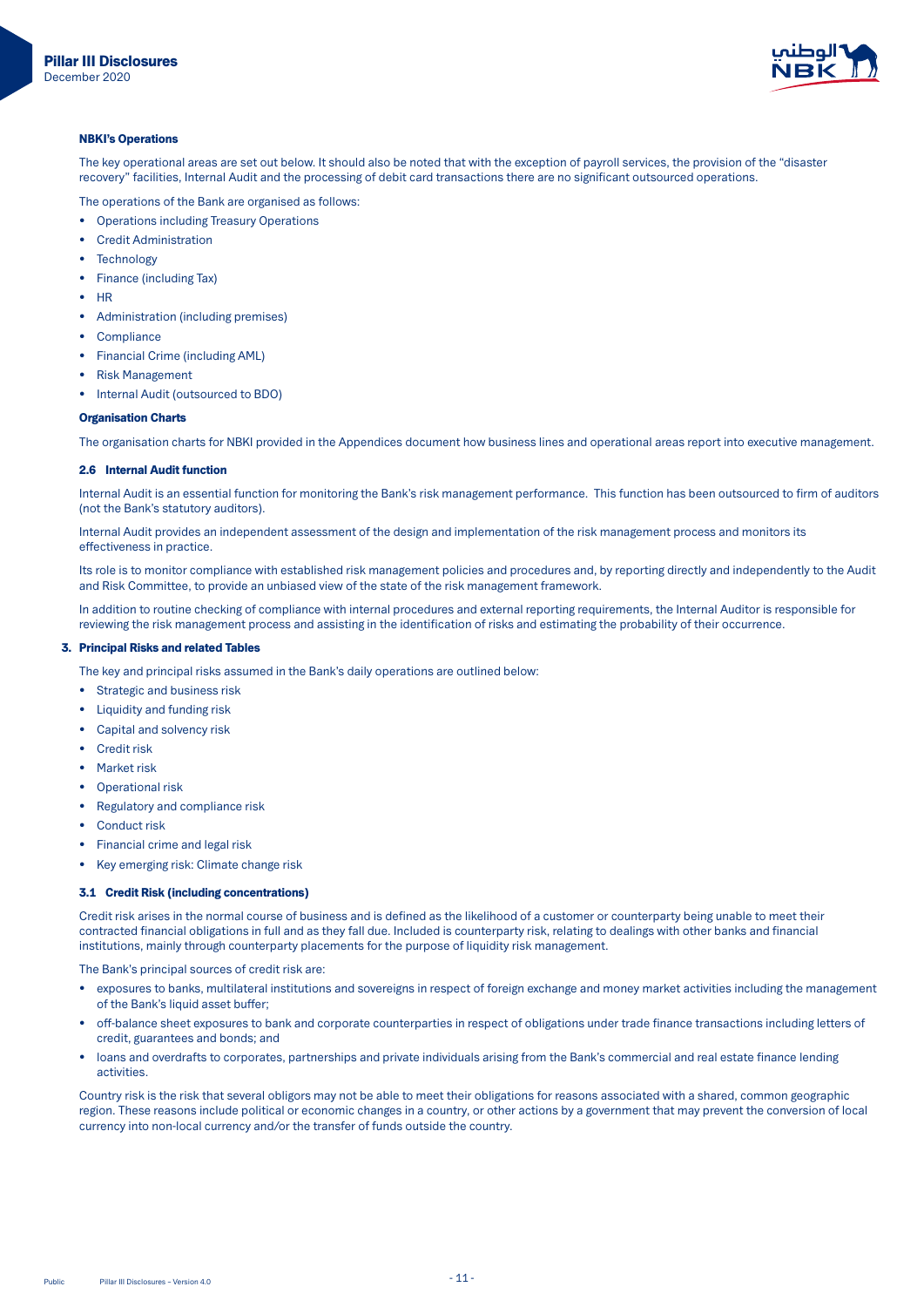

#### **3.1.1 Credit Risk Mitigation**

In order to mitigate its credit and country risks, the Bank uses a number of credit risk mitigants;

limits that govern the amount, nature and tenor of exposure;

- a concentration risk policy that prevents the risk of excessive exposure to individual countries, regions or sectors and to individual counterparties within those concentration limits and guidelines, based upon risk grades;
- holding suitable collateral for a significant portion of its exposures and employing other risk mitigants where possible. The Loan-to-Value (LTV) ratios are highly conservative in the range of 50-70% over the portfolios.
- back-to-back commitments from financial institutions of acceptable quality and security over the asset being financed, as well as guarantees;
- the purchase of securities of highly rated sovereigns and financial institutions issues are used for the diversification of the Liquidity Asset Buffer.

The following tables form the basis of the disclosures under each of the categories, in line with the regulatory requirements and NBKI's Policy. In many cases they are self-explanatory.

Table 1: NBKI's credit exposures under the standardised approach for each of the risk exposure classes as at 31 December 2020, as reported in the regulatory returns summarised by region of origin of the borrower. All figures in USD 000s.

|                    | Asia   | <b>MENA</b> | <b>North</b><br><b>America</b> | <b>Other</b> | <b>UK</b> | <b>Europe</b> | <b>Grand Total</b> |
|--------------------|--------|-------------|--------------------------------|--------------|-----------|---------------|--------------------|
| Corporate          | $\sim$ | 349,677     | ۰                              | 28           | 269,302   | 172,946       | 791,953            |
| Other              | $\sim$ | ٠           | ۰                              | ٠            | 62,008    | 42,695        | 104,703            |
| Central Gov        | $\sim$ | $\sim$      | 66,188                         | ٠            | 342,875   | ٠             | 409,063            |
| Institution        | 4,387  | 3,950       | 5,043                          | 874          | 180,479   | 102,008       | 296,741            |
| <b>Equity</b>      | $\sim$ | ٠           | ٠                              | ٠            | 1,008     | $\sim$        | 1,008              |
| <b>High Risk</b>   | $\sim$ | ٠           | ٠                              | 5,465        |           | ٠             | 5,465              |
| <b>MDB</b>         | $\sim$ | 47,779      | ٠                              | ٠            | $\sim$    | ٠             | 47,779             |
| <b>CIU</b>         | $\sim$ | ۰           | ٠                              | 65,414       |           | ٠             | 65,414             |
| Real estate        | $\sim$ | 290,873     | ٠                              | 248,564      | 105,705   | 638,374       | 1,283,516          |
| <b>Grand Total</b> | 4,387  | 692,279     | 71,231                         | 320,345      | 961,377   | 956,023       | 3,005,642          |

The majority of real estate property is located in Prime Central London.

The exposure values in the table above have been adjusted by way of credit conversion factors ("CCF") for off balance sheet exposures in accordance with PRA rules. The values are before applying risk weightings and include off balance sheet commitments.

Under the standardised approach the Bank uses Fitch and Moody's ratings as approved External Credit Assessment Institutions (ECAI) across all its portfolios. The rating is mapped to the counterparty using internal ratings.

## Table 2: Regional concentrations of credit risk mitigation (CRM) (USD 000s)

|             | <b>MENA</b> | UK                       | <b>EUROPE</b> | <b>Grand Total</b> |
|-------------|-------------|--------------------------|---------------|--------------------|
| Corporate   | 19,258      | $\overline{\phantom{a}}$ | 6.991         | 26,249             |
| Institution | 33          | 273                      | 183           | 489                |
|             | 19,291      | 273                      | 7,174         | 26,738             |

#### Table 3: Residual maturity of the Bank's exposures (USD 000s)

|                    | 1-3 Months | 3-12 Months | 1-5 years | More 5 years | <b>Undated</b>           | <b>Grand Total</b> |
|--------------------|------------|-------------|-----------|--------------|--------------------------|--------------------|
| Corporate          | 355,406    | 124,780     | 207,580   | 84,647       | 19,541                   | 791,954            |
| Other              | 104,703    | ۰           | ٠         | ÷.           | $\sim$                   | 104,703            |
| <b>Central Gov</b> | 338,979    | 3,897       | 66,188    | ٠            | $\sim$                   | 409,064            |
| Institution        | 233,154    | 1,656       | 61,931    | $\sim$       | $\sim$                   | 296,741            |
| Equity             | 1,008      | ٠           | ٠         | ٠            | $\overline{\phantom{a}}$ | 1,008              |
| <b>High Risk</b>   | ۰          | 5,465       | ٠         | ٠            | $\sim$                   | 5,465              |
| <b>MDB</b>         | ٠          | 47,779      | ٠         | ٠            | $\sim$                   | 47,779             |
| <b>CIU</b>         | ۰          | 65,414      | ٠         | ٠            | $\overline{\phantom{a}}$ | 65,414             |
| Real estate        | 127,291    | 141,860     | 821,571   | 192,792      | $\overline{\phantom{a}}$ | 1,283,514          |
| <b>Grand Total</b> | 1,160,541  | 390,851     | 1,157,270 | 277,439      | 19,541                   | 3,005,642          |

Other credit risk concentration tables and information are contained within the Annual Financial Statements.

These include single counterparty exposures, geographic region exposures, industry sector concentrations, as well as credit quality per class of assets, including information on exposures that are past due and not impaired as well as exposures that are past due and impaired.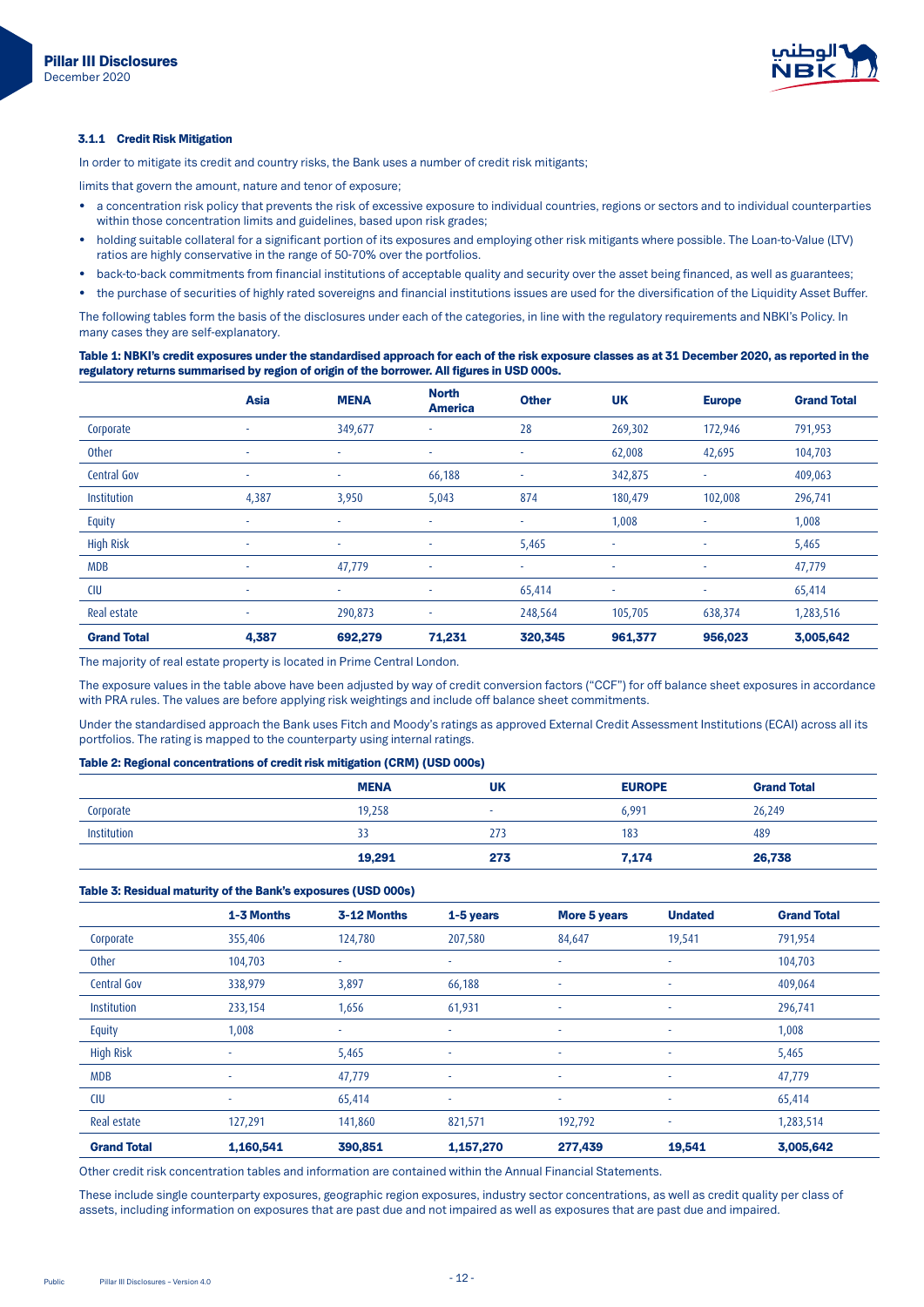

# Table 4: Exposures after application of CCF and pre and post CRM risk transfers by credit quality step as reported to the PRA (and post impairment provisions)

# Credit quality step analysis pre-CRM (USD 000s)

|                    | <b>AAA to AA-</b>        | $A+$ to $A-$             | <b>BBB</b> to BBB- | BB+ to BB- | $B+$ to $B-$             | <b>CCC+ and below</b> | <b>Unrated</b>           | <b>Grand Total</b> |
|--------------------|--------------------------|--------------------------|--------------------|------------|--------------------------|-----------------------|--------------------------|--------------------|
| Corporate          | 9,818                    | 246,744                  | 25,000             | 90,385     | 67,838                   | 34,303                | 317,378                  | 791,466            |
| Other              | ٠                        | 42,695                   | ÷                  | ÷          | ٠                        | ٠                     | 62,008                   | 104,703            |
| <b>Central Gov</b> | 409,064                  | $\overline{\phantom{a}}$ | ٠                  | ٠          | ٠                        | ٠                     | ٠                        | 409,064            |
| Institution        | 17,488                   | 261,908                  | 7,743              | 273        | $\overline{\phantom{a}}$ | ٠                     | 9,818                    | 297,230            |
| Equity             |                          | ٠                        | ۰                  | ٠          | ٠                        | ٠                     | 1,008                    | 1,008              |
| <b>High Risk</b>   | $\sim$                   | ٠                        | ٠                  | ٠          | ٠                        | ٠                     | 5,465                    | 5,465              |
| <b>MDB</b>         | 47,779                   | $\overline{\phantom{a}}$ | ٠                  | ٠          | ٠                        | ٠                     | $\overline{\phantom{a}}$ | 47,779             |
| <b>CIU</b>         | ٠                        | $\overline{\phantom{a}}$ | ٠                  | ٠          | ٠                        | ٠                     | 65,414                   | 65,414             |
| Real estate        | $\overline{\phantom{a}}$ | ٠                        | ٠                  | ٠          | ٠                        | ٠                     | 1,283,513                | 1,283,513          |
| <b>Grand Total</b> | 484,149                  | 551,347                  | 32,743             | 90,658     | 67,838                   | 34,303                | 1,744,604                | 3,005,642          |

# Credit quality step after Credit Risk Mitigation ("CRM") (USD 000s)

|                    | <b>AAA to AA-</b>        | $A+$ to $A-$             | <b>BBB</b> to BBB- | BB+ to BB- | $B+$ to $B-$ | <b>CCC+ and below</b>    | <b>Unrated</b> | <b>Grand Total</b> |
|--------------------|--------------------------|--------------------------|--------------------|------------|--------------|--------------------------|----------------|--------------------|
| Corporate          | 9,818                    | 242,407                  | 25,000             | 90,385     | 67,838       | 34,303                   | 322,204        | 791,955            |
| Other              | $\overline{\phantom{a}}$ | 42,695                   | ٠                  | ٠          | $\sim$       | ٠                        | 62,008         | 104,703            |
| <b>Central Gov</b> | 409,064                  | $\overline{\phantom{a}}$ | ٠                  | ٠          | $\sim$       | ٠                        | ٠              | 409,064            |
| <b>Institution</b> | 17,488                   | 261,692                  | 7,743              | ٠          | $\sim$       | ٠                        | 9,818          | 296,741            |
| Equity             | ٠                        | ٠                        | ۰                  | ٠          | ٠            | ٠                        | 1,008          | 1,008              |
| <b>High Risk</b>   | $\sim$                   | $\overline{\phantom{a}}$ | ٠                  | ٠          | ٠            | $\overline{\phantom{a}}$ | 5,465          | 5,465              |
| <b>MDB</b>         | 47,779                   | ٠                        | ۰                  | ٠          | ٠            | ٠                        | ٠              | 47,779             |
| <b>CIU</b>         | ٠                        | $\overline{\phantom{a}}$ | ۰                  | ٠          | $\sim$       | ٠                        | 65,414         | 65,414             |
| <b>Real estate</b> | $\sim$                   | $\overline{\phantom{a}}$ | ۰                  | ٠          | ٠            | ٠                        | 1,283,513      | 1,283,513          |
| <b>Grand Total</b> | 484,149                  | 546,794                  | 32,743             | 90,385     | 67,838       | 34,303                   | 1,749,430      | 3,005,642          |

CRM includes cash collateral placed with the Bank by way of security, reverse repo transactions and eligible guarantees.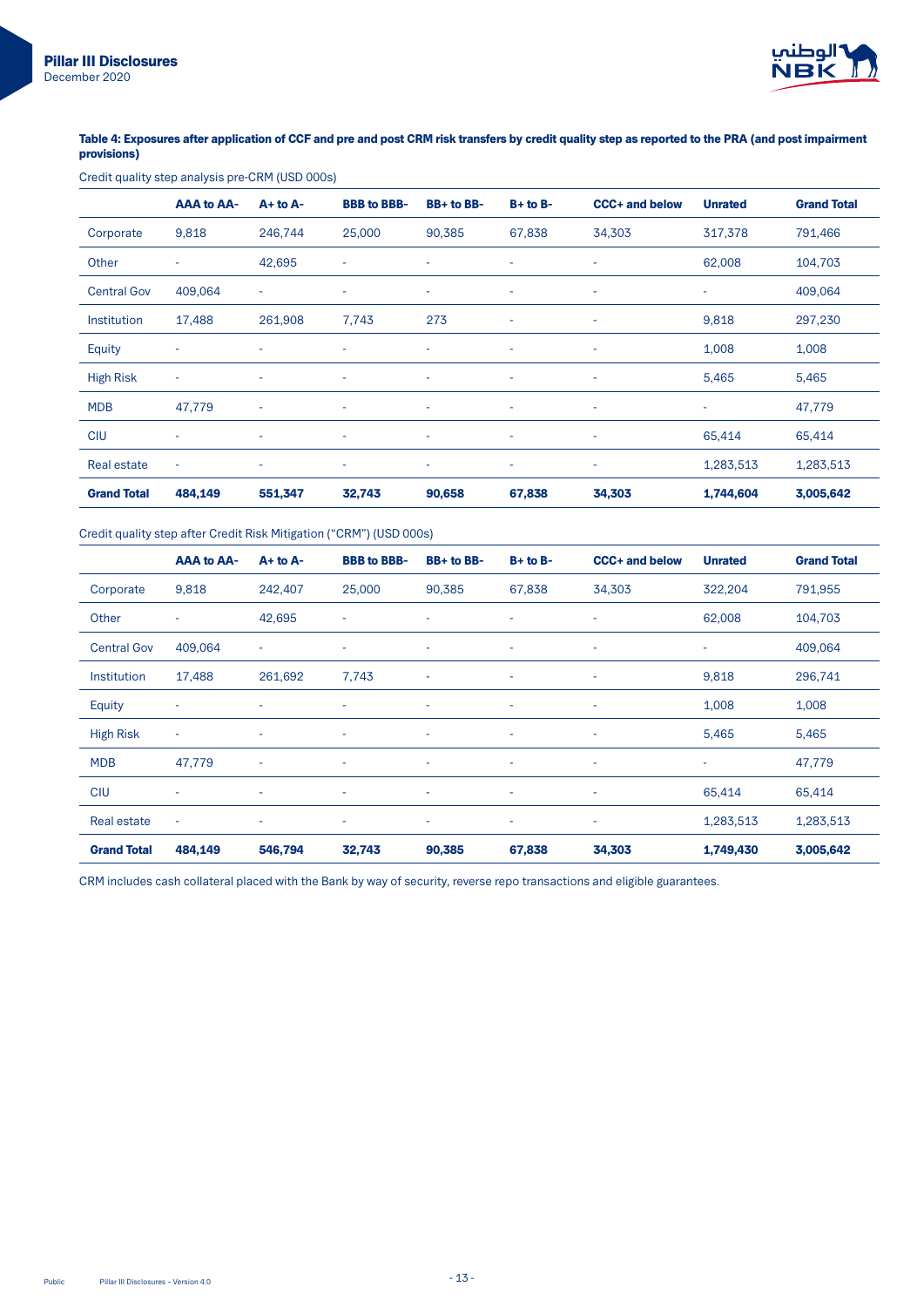

#### 3.1.2 IFRS 9 Impairment

NBKI assesses all financial assets for impairment, NBKI uses IFRS 9 three stage Expected Credit Loss ("ECL") approach for measuring impairment. The three stages under IFRS 9 are as follows: -

## Change in credit quality since initial recognition

| <b>Stage 1</b>                                           | <b>Stage 2</b>                                                      | Stage 3                                                     |
|----------------------------------------------------------|---------------------------------------------------------------------|-------------------------------------------------------------|
| (Initial recognition)<br>-12month expected credit losses | (Significant increase in credit risk since initial)<br>recognition) | (Credit-impaired assets)<br>Lifetime expected credit losses |
|                                                          | Lifetime expected credit losses                                     |                                                             |

The ECL is measured on either a 12 month (12M) or Lifetime basis depending on whether a significant increase in credit risk has occurred since initial recognition or whether an asset is considered to be credit impaired. Expected credit losses are the discounted product of the Probability of Default (PD), Exposure at Default (EAD) and Loss Given Default (LGD), defined as follows:

- The PD represents the likelihood of a borrower defaulting on its financial obligation (as per "Definition of default and credit-impaired" above), either over the next 12 months (12M PD) or over the remaining lifetime (Lifetime PD) of the obligation.
- EAD is based on the amounts the Bank expects to be owed at the time of default, over the next 12 months (12M EAD) or over the remaining lifetime (Lifetime EAD). For example, for a revolving commitment, the Bank includes the current drawn balance plus any further amount that is expected to be drawn up to the current contractual limit by the time of default, should it occur.
- Loss Given Default (LGD) represents the Bank's expectation of the extent of loss on a defaulted exposure. LGD varies by type of counterparty, type and seniority of claim and availability of collateral or other credit support. LGD is expressed as a percentage loss per unit of exposure at the time of default (EAD). LGD is calculated on a 12 month or lifetime basis where 12 month LGD is the percentage of loss expected to be made if the default occurs in the next 12 months and Lifetime LGD is the percentage of loss expected to be made if the default occurs over the remaining expected lifetime of the loan.

The ECL is determined by projecting the PD, LGD and EAD for each future month and for each individual exposure or collective segment. These three components are multiplied together and adjusted for the likelihood of survival (i.e., the exposure has not prepaid or defaulted in an earlier month). This effectively calculates an ECL for each future month, which is then discounted back to the reporting date and summed. The discount rate used in the ECL calculation is the original effective interest rate or an approximation thereof.

The Lifetime PD is developed by applying a maturity profile to the current 12M PD. The maturity profile looks at how defaults develop on a portfolio from the point of initial recognition throughout the lifetime of the loans. The maturity profile is based on historical observed data and is assumed to be the same across all assets within a portfolio and credit grade band. This is supported by historical analysis.

The 12 month and lifetime EADs are determined based on the expected payment profile which varies by product type.

- For amortising products and bullet repayment loans, this is based on the contractual repayments owed by the borrower over a 12 month or lifetime basis. This will also be adjusted for any expected overpayments made by a borrower. Early repayment / refinance assumptions are also incorporated into the calculation.
- For revolving products, the exposure at default is predicted by taking the current drawn balance and adding a "credit conversion factor" which allows for the expected drawdown of the remaining limit by the time of default. These assumptions vary by product type and current limit utilization band based on analysis of the Bank's recent default data.

The 12 month and lifetime LGDs are determined based on the factors which impact the recoveries made post default. These vary by product type.

- For secured products, this is primarily based on collateral type and projected collateral values, historical discounts to market / book values due to forced sales, time to repossession and recovery costs observed.
- For unsecured products, LGD's are typically set at product level due to the limited differentiation in recoveries achieved across different borrowers. These LGD's are influenced by collection strategies including contracted debt sales and price.

The assessment of SICR and the calculation of ECL both incorporated forward looking information. The Bank has performed historical analysis and identified the key economic variables impacting credit risk and expected credit losses for each portfolio.

Forward looking information is incorporated by NBKI in the form of macro-economic factors mainly UK GDP and Equity prices. Macro-economic factors operate based on the country of risk of the obligor.

Currently, NBKI is using three scenarios; base line scenario (scenario 1, 40% weight), stronger near-term growth (scenario 2, 30% weight) and moderate recession (scenario 3, 30% weight). Further information on IFRS 9 impairment can be found in note 26.1 of the ARA.

#### 3.1.3 Forbearance

As part of the arrears management process the Bank will consider providing a forbearance facility to the borrower. The primary aim of providing a forbearance facility to a borrower is to enable the complete recovery of the debt through the full repayment of arrears. Where the circumstances of the borrower means that this primary aim is not achievable, the secondary aim is to recover the customer into a "sustainable terms" position on their debt. In all cases the provision of forbearance aims to minimise the risk of the borrower ultimately defaulting on their debt and losing their security.

NBKI recognises that each case will need to be analysed based on its own merits and the specific circumstances of the borrower. As such, this section provides a list of high-level principles that should be considered and followed during the arrears management and forbearance process rather than a step-by-step guide. NBKI will try to avoid an overly deterministic approach in its assessment and a "one-size-fits-all" approach when dealing with customers in arrears, and instead it will consider the specific circumstances of the borrower.

As at 31 December 2020, NBKI did not have any forborne exposures or took possession of any collateral. Hence will only be disclosing Template -3Credit quality of performing and non performing exposures by past and Template -4 Performing and non performing and related provisions as prescribed by the Final Report on the Guidelines on disclosure of non performing and forborne exposures (EBA/GL/10/2018) issued on the 17th December 2018.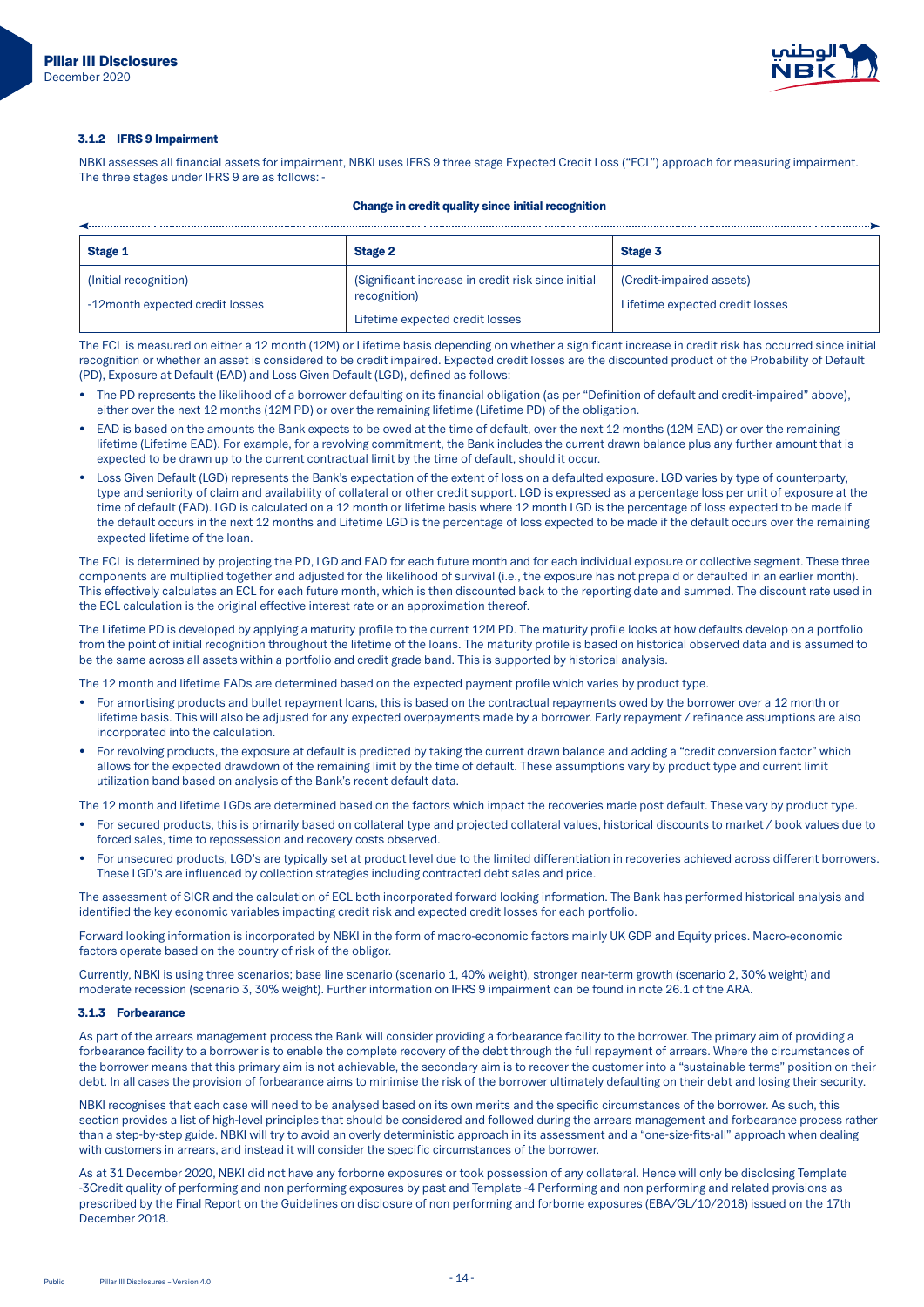

#### Gross carrying amount/nominal amount Performing exposures **performing-Non-performing** exposures **Not past** due or past due ≤ ≤ 90 days 30 days Past due  $> 30$  days Unlikely Past due Past due Past due Past due Past due Past due Of which to pay that are not past days due or are past  $due \leq 90$ days  $> 90$  days  $> 180$  $≤ 180$ days ≤ 1 year > 1 year > 2 years > 5 years > 7 years defaulted ≤ 2 years ≤ 5 years ≤ 7 years 1 Loans and advances 2 Central banks 342,875 342,875 4 Credit institutions 549,280 549,280 financial 6 Noncorporations 1,392,057 1,367,283 24,774 22,369 9 Debt securities 11 General governments 66,188 66,188 13 Other financial corporations 47,779 47,779 15 Off-balance-<br>sheet exposures 18 Credit institutions 90,232 financial 20 Noncorporations 139,423 22 Total 2,627,835 2,373,406 24,774 22,369

#### Table 5: Credit quality of performing and non-performing exposures by past due days USD 000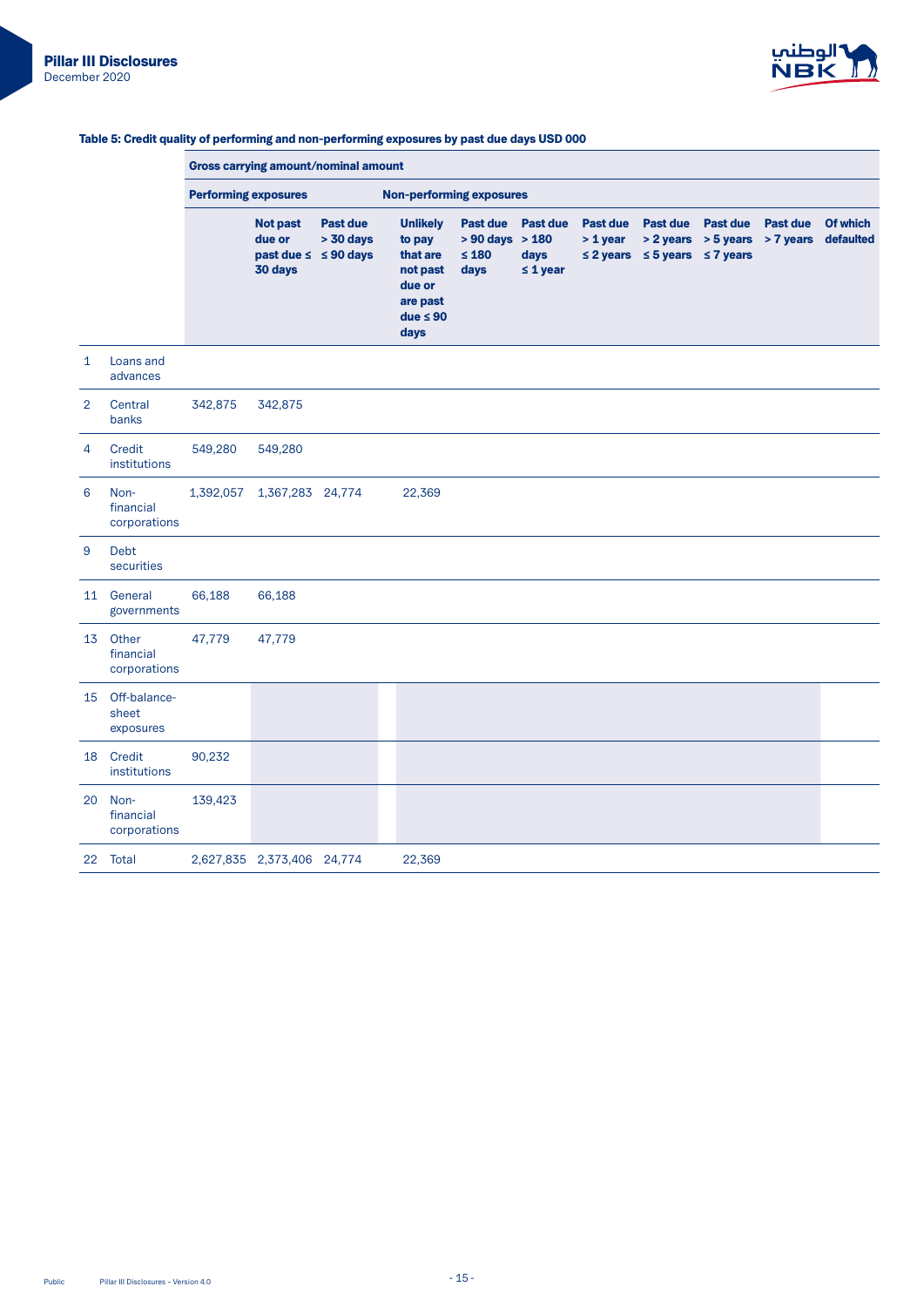

|                |                                      | Gross carrying amount/nominal amount |                     |                             |        | Accumulated impairment, accumulated negative changes in<br>fair value due to credit risk and provisions |       |                                                                                                                                               |                     |       |                     |                     |
|----------------|--------------------------------------|--------------------------------------|---------------------|-----------------------------|--------|---------------------------------------------------------------------------------------------------------|-------|-----------------------------------------------------------------------------------------------------------------------------------------------|---------------------|-------|---------------------|---------------------|
|                |                                      | Performing exposures                 |                     | Non-performing<br>exposures |        | Performing exposures -<br>accumulated impairment and<br>provisions                                      |       | Non-performing exposures -<br>accumulated impairment, ac-<br>cumulated negative changes<br>in fair value due to credit risk<br>and provisions |                     |       |                     |                     |
|                |                                      |                                      | Of which<br>stage 1 | Of which<br>stage 2         |        | Of which<br>stage 3                                                                                     |       | Of which<br>stage 1                                                                                                                           | Of which<br>stage 2 |       | Of which<br>stage 2 | Of which<br>stage 3 |
| $\mathbf{1}$   | Loans and<br>advances                |                                      |                     |                             |        |                                                                                                         |       |                                                                                                                                               |                     |       |                     |                     |
| $\overline{2}$ | <b>Central banks</b>                 | 342,875                              | 342,875             |                             |        |                                                                                                         | $-00$ |                                                                                                                                               |                     |       |                     |                     |
| 4              | Credit institu-<br>tions             | 549,280                              | 549,280             |                             |        |                                                                                                         | 362   | 362                                                                                                                                           |                     |       |                     |                     |
| 6              | Non-financial<br>corporations        | 1,392,057                            | 1,188,615           | 203,442                     | 22,369 | 22,369                                                                                                  | 4,681 | 1,869                                                                                                                                         | 2,812               | 1,815 |                     | 1,815               |
| 9              | Debt securities                      |                                      |                     |                             |        |                                                                                                         |       |                                                                                                                                               |                     |       |                     |                     |
| 11             | General gov-<br>ernments             | 66,188                               | 66,188              |                             |        |                                                                                                         | 5     | 5                                                                                                                                             |                     |       |                     |                     |
| 13             | Other financial<br>corporations      | 47,779                               | 47,779              |                             |        |                                                                                                         | 10    | 10                                                                                                                                            |                     |       |                     |                     |
| 15             | Off-balance-<br>sheet expo-<br>sures |                                      |                     |                             |        |                                                                                                         |       |                                                                                                                                               |                     |       |                     |                     |
| 18             | Credit institu-<br>tions             | 90,232                               | 90,232              |                             |        |                                                                                                         | 37    | 37                                                                                                                                            |                     |       |                     |                     |
| 19             | Other financial<br>corporations      |                                      |                     |                             |        |                                                                                                         |       |                                                                                                                                               |                     |       |                     |                     |
| 20             | Non-financial<br>corporations        | 139,423                              | 139,423             |                             |        |                                                                                                         | 606   | 606                                                                                                                                           |                     |       |                     |                     |
| 21             | Households                           |                                      |                     |                             |        |                                                                                                         |       |                                                                                                                                               |                     |       |                     |                     |
| 22             | <b>Total</b>                         | 2,627,835                            | 2,424,393           | 203,442                     | 22,369 | 22,369                                                                                                  | 5,701 | 2,889                                                                                                                                         | 2,812               | 1,815 | $-00$               | 1,815               |

## Table 6: Performing and non-performing exposures and related provisions USD 000

## 3.2 Credit valuation adjustment

The Company's regulatory capital charge for credit valuation was USD 57,774 as at 31 December 2020. (2019: USD 105,215).

CVA calculation is done based on the Standardised method, CRR Article 384.

CRD IV introduced a new regulatory capital charge to cover the risk of mark-to market losses on expected counterparty risk derivatives.

## Table 7: Derivative Assets analysis

The table below reflects a comparison of derivative assets accounting balances and counterparty credit risk exposure as at:

| As at 31 December 2020                    | <b>Accounting</b> | <b>Regulatory</b> |
|-------------------------------------------|-------------------|-------------------|
|                                           | <b>USD 000s</b>   | <b>USD 000s</b>   |
| Gross positive Fair Value of contracts    | 11.553            | 11.553            |
| Derivatives: Add-on Mark-to-Market Method |                   | 16.314            |
| <b>Net Derivatives Credit Exposure</b>    |                   | 27,868            |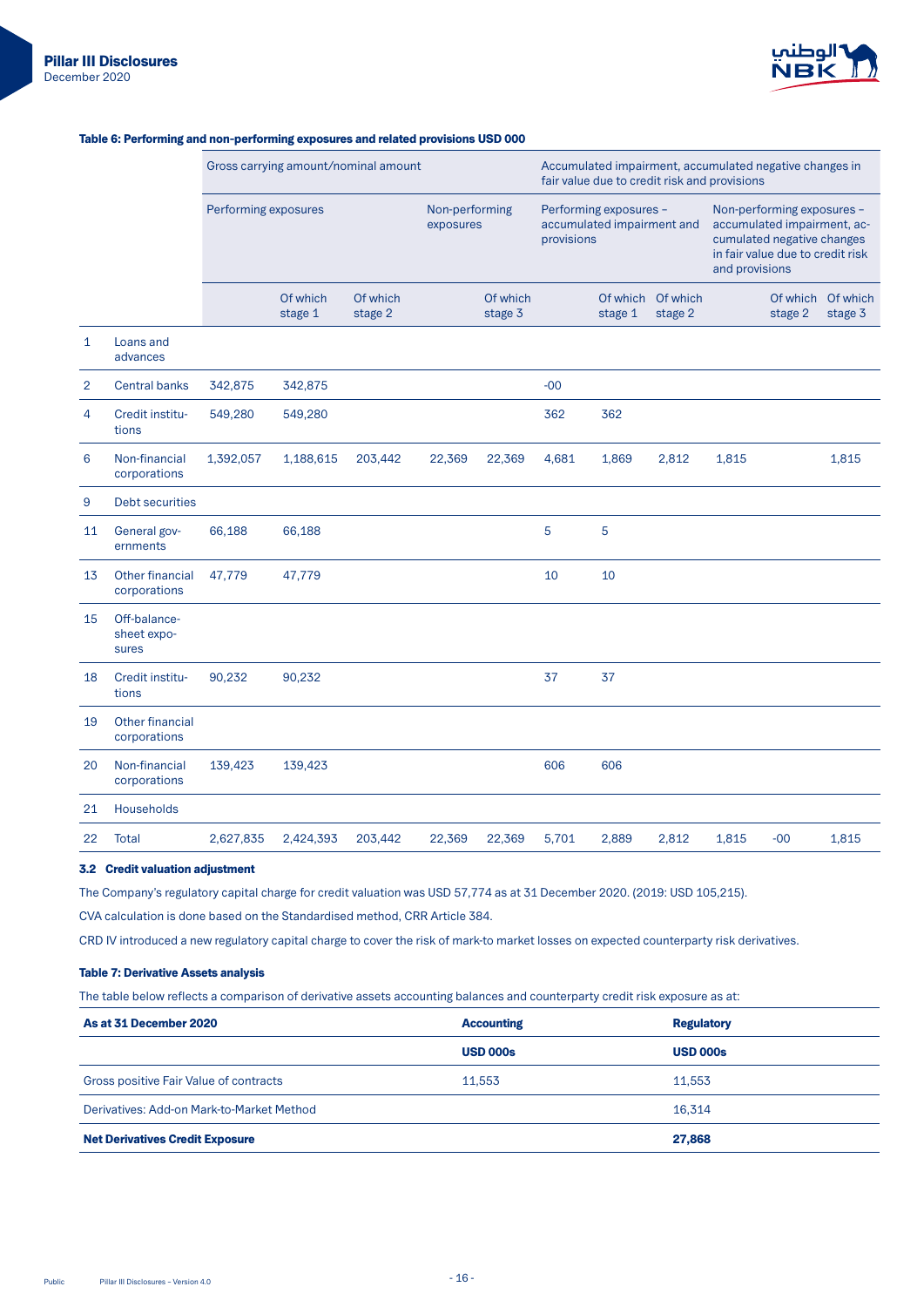

#### 3.3 Market Risk

Market risk is defined as the potential gain or loss on financial instruments caused by movements in market variables such as interest rates, foreign exchange rates or equity prices. This is a low risk area as trading activity is restricted to back-to-back foreign exchange forwards and small-scale foreign exchange day trading with tightly controlled position risk limits.

Fixed loans and other fixed securities are hedged by way of interest rate swaps. Further details of hedging strategies are set out in Note 2.20 of the Financial Statements forming part of the ARA for 2020.

### 3.4 Liquidity risk

Liquidity risk concerns the ability to generate sufficient cash flow (without incurring unacceptable losses) to meet all obligations and commitments as they fall due.

It is the Bank's policy to maintain adequate liquidity at all times. In accordance with this policy, the liquidity position is always maintained at conservative levels and within cautious risk appetite parameters

Liquidity Coverage Ratio (LCR) is measured on a daily basis. This ratio aims to ensure that credit institutions maintain an adequate liquidity buffer to cover the net liquidity outflows under gravely stressed conditions over a period of 30 days. The LCR is an important regulatory ratio covering liquidity, as it provides essential information for the assessment of liquidity risk management and for decision-making processes of market participants.

The EBA has developed these guidelines (GL) to harmonise and specify the disclosures required under the general principles on liquidity and, in particular, on the LCR in the CRR. These GL apply to institutions that are within the scope of EBA Guidelines on disclosure requirements under Part Eight of Regulation (EU) (EBA/GL/2016/11) version 2 on harmonised disclosure formats. Although NBKI is not within this scope as it is neither an O-SII or G-SII identified by the PRA, the Bank has chosen to disclose the LCR on voluntary basis. This can be seen in Table 8. The LCR is comfortably above the minimum regulatory requirements and conforms to best practice standards.

## Table 8: LCR Disclosure template and the template on quality information on LCR

| Total weighted value \$000's |                                |                |                |         |         |
|------------------------------|--------------------------------|----------------|----------------|---------|---------|
|                              |                                | Q <sub>1</sub> | Q <sub>2</sub> | Q3      | Q4      |
| 21                           | <b>LIQUIDITY BUFFER</b>        | 377.688        | 486,579        | 434.427 | 453.136 |
| 22                           | <b>TOTAL NET CASH OUTFLOWS</b> | 105,492        | 155.284        | 169.192 | 151,317 |
| 23                           | LIQUIDITY CIVERAGE RATIO       | %358.03        | %313.35        | %256.77 | %299.46 |

Table 9: The net liquidity gaps of the Bank (being the difference in contractual cash inflows from maturing assets, and outflows from maturing (liabilities)

|                    | Up to 3 months | 3 to 12 months | Over 1 year | <b>Total</b> |
|--------------------|----------------|----------------|-------------|--------------|
| USD \$'000         |                |                |             |              |
| <b>Assets</b>      | 1,024,026      | 306,677        | 1,278,643   | 2,609,346    |
| <b>Liabilities</b> | 1,717,768      | 453,309        | 438.269     | 2,609,346    |

## 3.5 Operational risk

This is defined as the risk of direct or indirect loss resulting from inadequate or failed internal processes, people and systems, or from external events. The Bank's policies and procedures, which are approved by the Board of Directors, are applied to identify, assess and supervise operational risk in addition to other types of risks relating to the banking and financial activities of the Bank.

The first line functions have primary responsibility for management of Operational Risk in their areas. The Risk Management function provides review and challenge of the first line to ensure compliance with policies and procedures and monitors Operational Risk as part of the overall Risk Management Framework

The Bank uses the Basic Indicator Approach to capitalise for operational risk, with the full assessment for capital purposes undertaken in the ICAAP.

#### 3.6 Business risk

This is the risk of failing to achieve business targets due to inappropriate strategies, inadequate resources, or changes in the economic, regulatory or competitive environment.

This risk is managed through regular reviews of performance against key targets, with the assessment of internal and external business environment factors and management action as necessary

Performance is reviewed regularly through the oversight of the Executive Management Committee.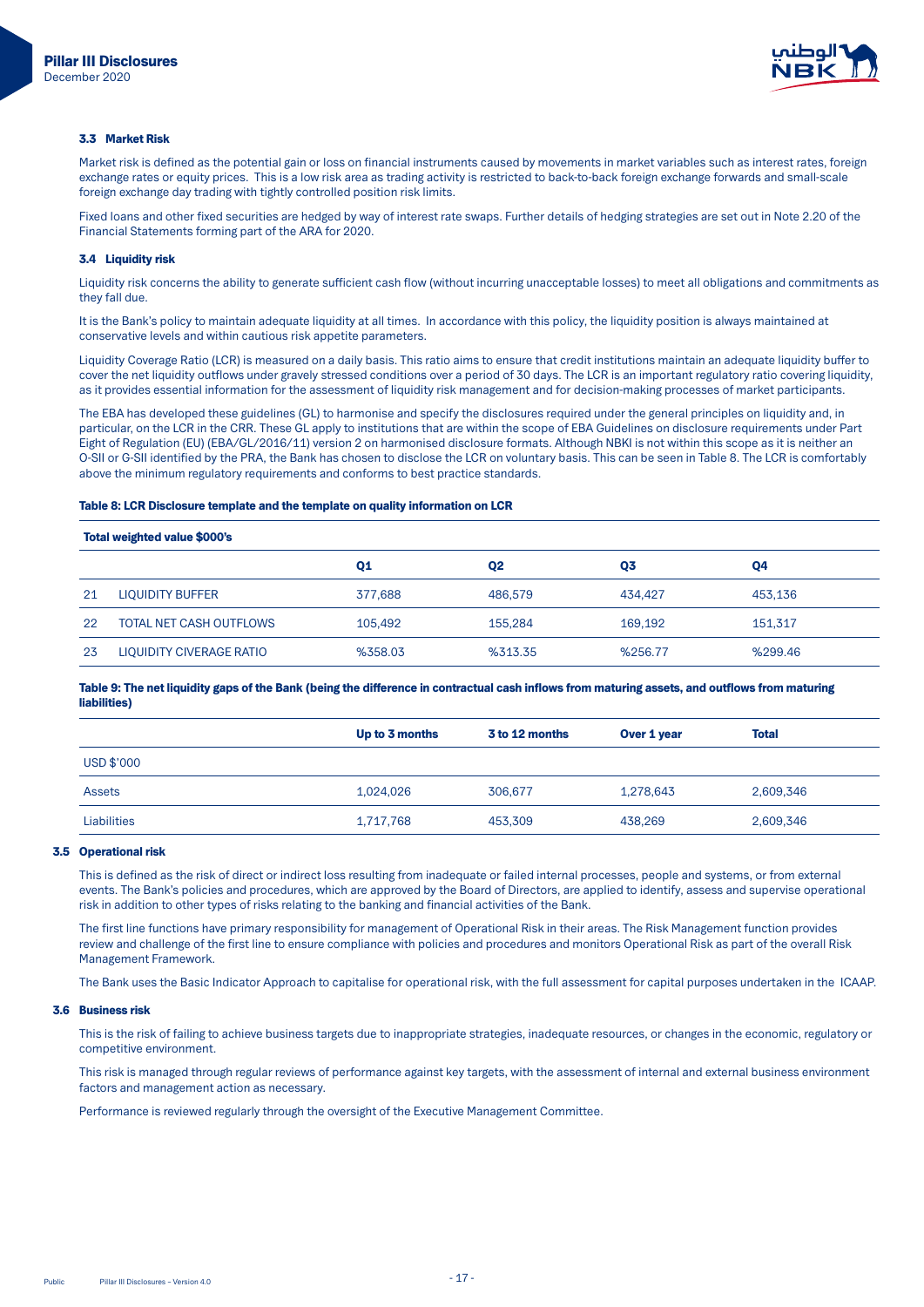

#### 3.7 Interest Rate Risk in the Banking Book (IRRBB)

This is the risk that movements in interest rates will have an adverse impact on the Bank's financial position through their effect on non-trading book positions. This arises from mismatches between assets and liabilities in tenor and/or reference rate and can have an effect on both net interest income and the economic value of equity.

This risk is managed actively by hedging exposures that arise through lending and funding activity. The Bank does not have significant holdings of financial instruments that would create a non-symmetric exposure. This risk is monitored regularly by the ALCO. The sensitivity to movements in rates is discussed in the ARA

#### Interest rate sensitivity

Interest rate sensitivity measures the effect of assumed changes in interest rates on the net interest income for one year, based on the interest bearing financial assets and financial liabilities held at the year end. This includes the effect of hedging instruments but excludes loan commitments.

The sensitivity on equity is the impact arising from changes in interest rate on fair value of available for sale investments. Sensitivity to interest rate movements will be on a symmetric basis as financial instruments giving rise to non-symmetric movements are not significant. The effect upon profitability is discussed in the ARA.

#### 3.8 Group and cross border risks

The implications of the Bank's involvement in an international banking and asset management group (and cross border issues) are considered as part of the overall risk and internal capital assessment process.

The Bank carefully monitors the regulatory environment with an emphasis on achieving full compliance with applicable regulations in each country where the Bank operates.

#### **3.9 Conduct Risk**

Conduct risk is the risk of causing unfair outcomes or detriment to the Bank's customers, regulatory censure and/or undermining market integrity as a result of the Bank's behaviour, decision making, activities or processes.

The Bank monitors and mitigates conduct risk by ensuring products, services, business processes and procedures are designed to consistently deliver fair customer outcomes which are subject to ongoing assurance, monitoring, testing and reporting where the Bank may be operating outside of risk appetite.

## 4. Capital (Own Funds)

## **Capital Risk**

Capital risk is the risk that the Bank has insufficient capital to cover regulatory requirements and/or growth plans.

The Bank's capital is denominated in USD while its assets, and thus its capital requirement, are mainly denominated in GBP. This gives rise to a risk that movement in exchange rates will adversely impact the Bank's capital ratios, which the Bank addresses by maintaining sufficient excess capital to absorb a 10% movement in rates.

The Bank's Risk Appetite Statement includes a limit which measures prospective impacts on CET1 due to FX translation and measures this against the current CET1 surplus over its Board Tolerance Level.

The Bank has an established ICAAP which is conducted in accordance with CRD IV and PRA requirements. The ICAAP examines various severe but plausible stress scenarios to calculate the levels of capital required to survive those scenarios.

The capital forecast forms an integral component of the annual budgeting process and is updated in line with changes to the Bank's business plan. The capital forecast estimates the impact of forthcoming regulatory changes (where possible) to help ensure the Bank is well positioned to meet them when implemented.

A key objective of the Bank is to maximise shareholders' value within optimal levels of risk, whilst maintaining a strong capital base to support the development of its business and comply with the externally imposed capital requirements.

Capital adequacy is monitored on a regular basis against both regulatory and internal capital requirements.

The Bank's regulatory capital and capital adequacy ratios are all materially above the prescribed minima required by the Prudential Regulatory Authority.

All capital is Common Equity Tier 1 (ordinary shares and retained earnings and reserves).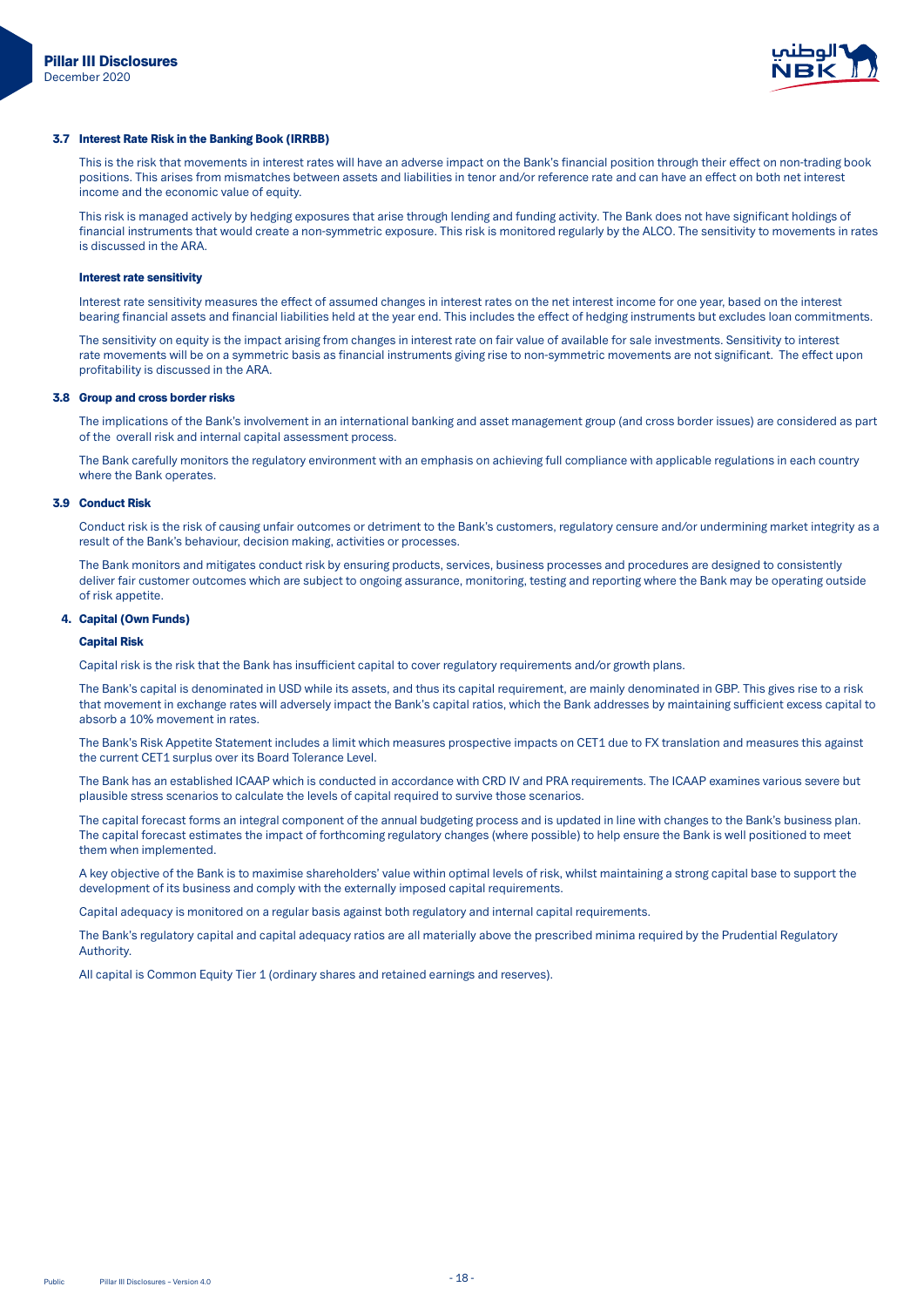

## Table 10: The Banks's overall minimum capital requirement and capital adequacy position under Pillar 1.

# **Capital Requirements as per Financial Statements**

| \$000s                                                     | 31/12/2020 |                            |
|------------------------------------------------------------|------------|----------------------------|
| <b>Exposure Type</b>                                       | <b>RWA</b> | <b>Capital Requirement</b> |
|                                                            |            |                            |
| Central governments or central banks                       | ۰          | ٠                          |
| Corporates                                                 | 562,054    | 44,964                     |
| Institutions                                               | 62,283     | 4,983                      |
| Other items                                                | 231,918    | 18,553                     |
| Equity                                                     | 1,008      | 80.64                      |
| Secured by mortgages on immovable property                 | 855,718    | 68,457                     |
| Secured by items associated with particular high risk      | 8,197      | 656                        |
|                                                            |            |                            |
|                                                            | 1,721,178  | 137,694                    |
|                                                            |            |                            |
| <b>Operational Risk</b>                                    | 104,203    | 8,336                      |
| Market Risk/Credit Valuation Adjustment                    | 722        | 58                         |
|                                                            | 104,925    | 8,394                      |
|                                                            |            |                            |
| <b>TOTAL Risk Weighted assets (RWA)</b>                    | 1,826,103  |                            |
|                                                            |            |                            |
| <b>Total Capital Requirements (A)</b>                      |            | 146,088                    |
|                                                            |            |                            |
| Total own funds (includes audited results) (B)             |            | 432,359                    |
|                                                            |            |                            |
| Excess of capital in place over total capital requirement  |            | 286,271                    |
| <b>Table 11: Capital Structure/Resources</b>               |            |                            |
| <b>Composition of Regular Capital</b>                      |            | \$000s                     |
|                                                            |            |                            |
| Common Equity Tier 1 Capital before regulatory adjustments |            | 435,931                    |
| Total Regulatory adjustments to Common Equity Tier 1       |            | $-3,572$                   |
| Common Equity Tier 1 Capital (CET 1)                       |            | 432,359                    |
| Additional Tier 1 Capital (AT1)                            |            |                            |
| Tier 1 Capital (T1 = CET1+AT1)                             |            | 432,359                    |
| Tier 2 Capital (T2)                                        |            |                            |
| Total Capital (TC =T1+t2)                                  |            | 432,359                    |
| <b>Total Risk Weighted Assets</b>                          |            | 1,826,103                  |
|                                                            |            |                            |
| <b>Capital Ratios and buffers</b>                          |            |                            |
| Common Equity Tier 1 (as a percentage of RWA)              |            | 23.68%                     |
| Tier 1 (as percentage of RWA)                              |            | 23.68%                     |
| <b>Total Capital (as percentage of RWA)</b>                |            | 23.68%                     |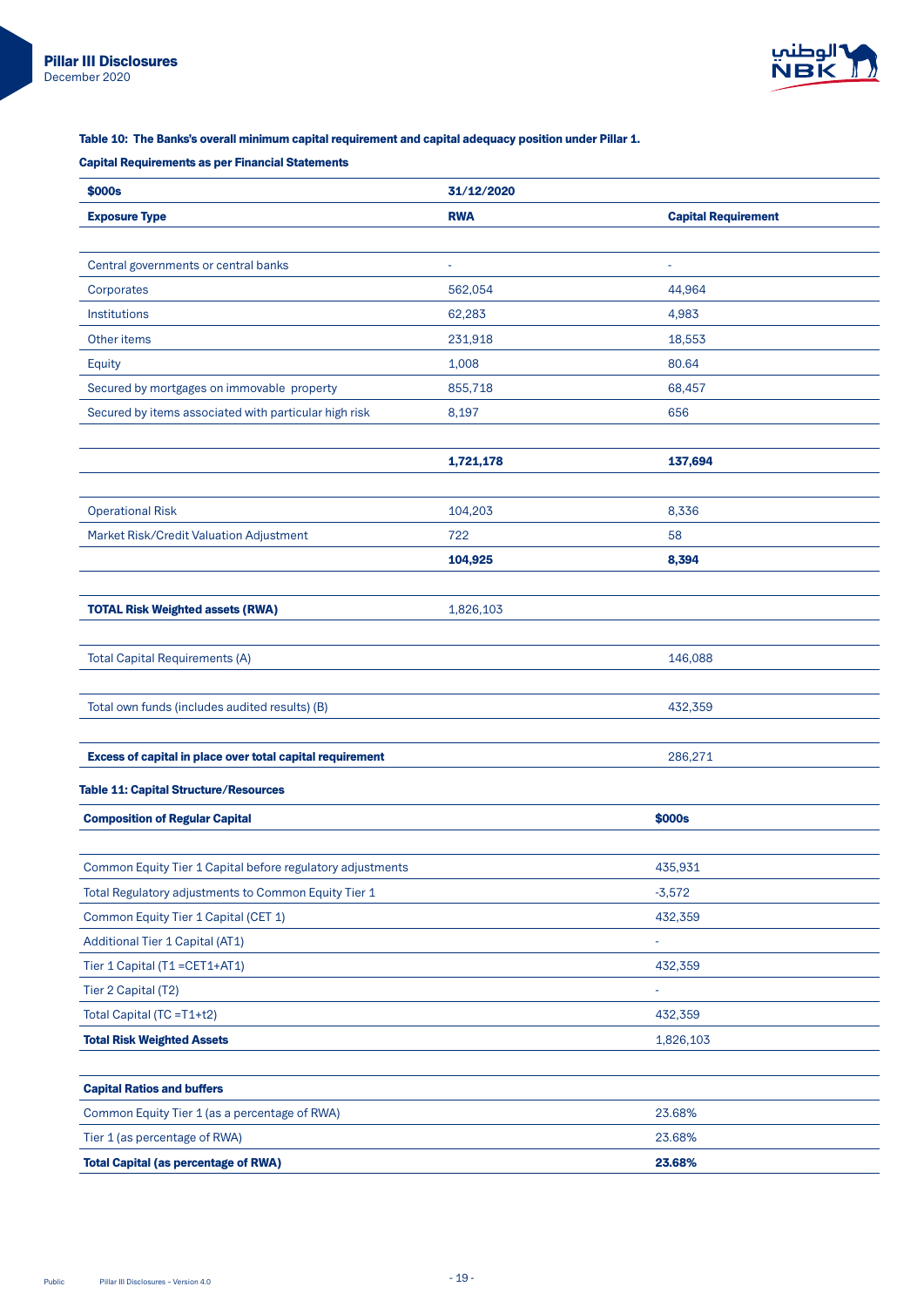

## Table 12: Capital Reconciliation to Financial Statements (Part 1)

|                                               | <b>Balance Sheet as</b><br>in published financial statements | <b>Under Regulatory</b><br>scope of consolidation |
|-----------------------------------------------|--------------------------------------------------------------|---------------------------------------------------|
| <b>Item</b>                                   |                                                              |                                                   |
|                                               | 31/12/2020                                                   | 31/12/2020                                        |
|                                               | <b>US\$000</b>                                               | <b>US\$000</b>                                    |
| <b>Assets</b>                                 |                                                              |                                                   |
| Cash and cash equivalents                     | 343,251                                                      | 343,251                                           |
| Deposits with banks                           | 523,000                                                      | 523,000                                           |
| Loans and advances to banks                   | 26,809                                                       | 26,809                                            |
| Loans and advances to customers               | 1,407,926                                                    | 1,407,926                                         |
| Investment securities                         | 186,090                                                      | 186,090                                           |
| Investment in group entity                    | 49,209                                                       | 49,209                                            |
| <b>Fixed assets</b>                           | 52,270                                                       | 52,270                                            |
| Other assets                                  | 20,791                                                       | 20,791                                            |
| <b>Total assets</b>                           | 2,609,346                                                    | 2,609,346                                         |
| <b>Liabilities</b>                            |                                                              |                                                   |
| Due to banks and other financial institutions | 738,937                                                      | 738,937                                           |
| <b>Customer deposits</b>                      | 1,100,981                                                    | 1,100,981                                         |
| CDs & other debt securities issued            | 257,094                                                      | 257,094                                           |
|                                               |                                                              |                                                   |
| <b>Other liabilities</b>                      | 76,403                                                       | 76,403                                            |
| <b>Total liabilities</b>                      | 2,173,415                                                    | 2,173,415                                         |
| <b>Equity</b>                                 |                                                              |                                                   |
| Share capital                                 | 235,883                                                      | 235,883                                           |
| Retained earnings                             | 197,602                                                      | 197,602                                           |
| Cumulative changes in fair values             | 2,446                                                        | 2,446                                             |
| <b>Total equity</b>                           | 435,931                                                      | 435,931                                           |
| <b>Total equity and liabilities</b>           | 2,609,346                                                    | 2,609,346                                         |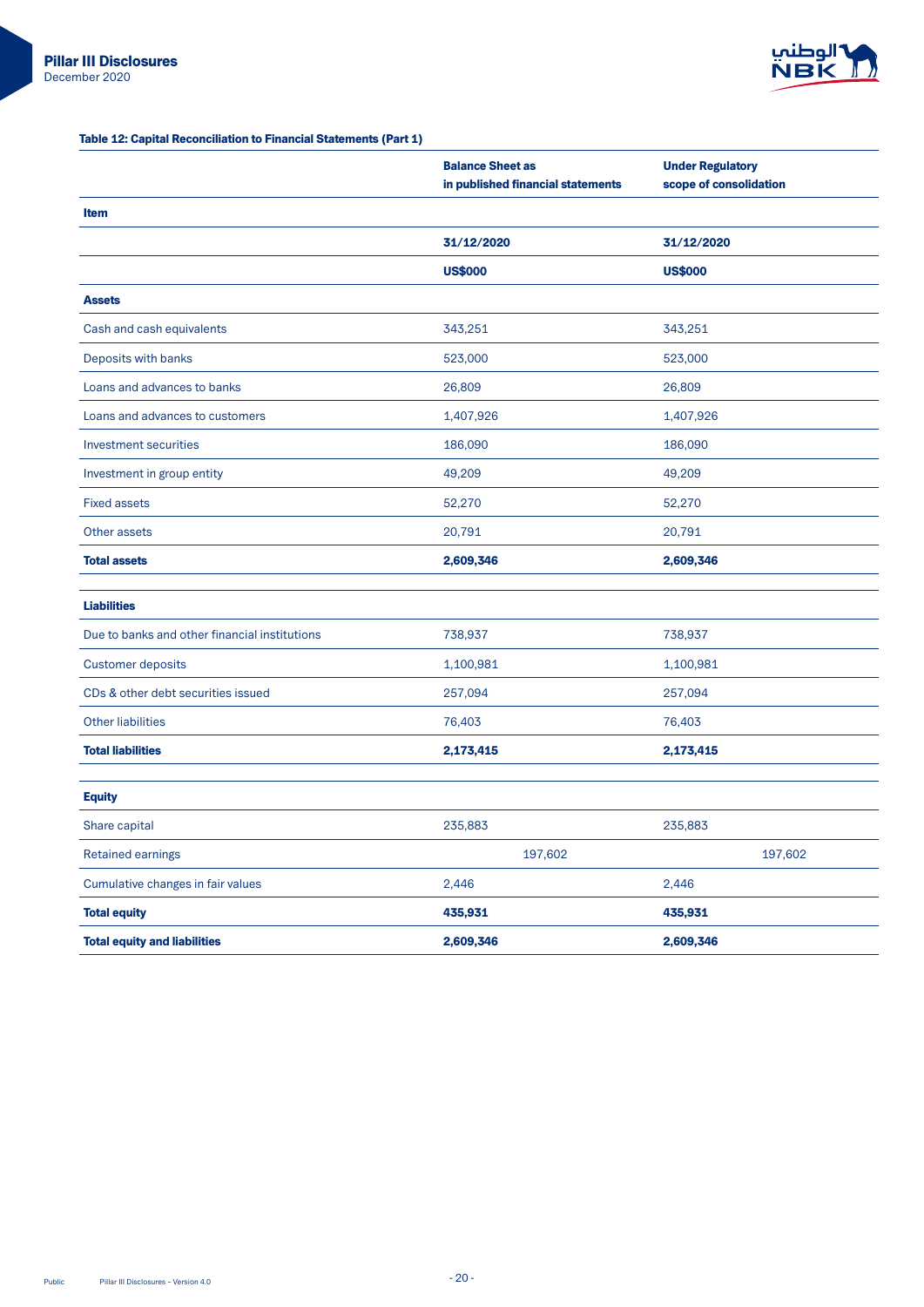

Table 13: Capital Reconciliation to Financial Statements (Part 2)

| <b>Common Equity Tier 1 capital:</b><br>instruments and reserves   |                                                                                                                                                                                                                                                               | 31-Dec<br>2020<br><b>USD 000</b> |
|--------------------------------------------------------------------|---------------------------------------------------------------------------------------------------------------------------------------------------------------------------------------------------------------------------------------------------------------|----------------------------------|
|                                                                    | Capital instruments and the related share premium accounts                                                                                                                                                                                                    | 235,883                          |
|                                                                    | <b>Retained earnings</b>                                                                                                                                                                                                                                      | 197,602                          |
|                                                                    | Accumulated other comprehensive income (and any other reserves)                                                                                                                                                                                               | 2,446                            |
|                                                                    | <b>Common Equity Tier 1 (CET1) capital before regulatory adjustments</b>                                                                                                                                                                                      | 435,931                          |
| <b>Common Equity Tier 1 (CET1) capital: regulatory adjustments</b> |                                                                                                                                                                                                                                                               |                                  |
|                                                                    | Additional value adjustments (negative amount)                                                                                                                                                                                                                | $-389$                           |
|                                                                    | Direct, indirect and synthetic holdings of the CET1 instruments of financial<br>sector entities where the institution has a significant investment in those<br>entities (amount above 10% threshold and net of eligible short positions)<br>(negative amount) | $-6,514$                         |
|                                                                    | <b>Transitional IFRS 9 adjustment</b>                                                                                                                                                                                                                         | 3,330                            |
|                                                                    | <b>Total regulatory adjustments to Common Equity Tier 1 (CET1)</b>                                                                                                                                                                                            | $-3,573$                         |
|                                                                    | <b>Common Equity Tier 1 (CET1) capital</b>                                                                                                                                                                                                                    | 432,358                          |
|                                                                    | Holdings of the AT1 instruments of financial sector entities where those en-<br>tities have reciprocal cross holdings with the institution designed to inflate<br>artificially the own funds of the institution (negative amount)                             |                                  |
|                                                                    | Tier 1 capital (T1 = CET1 + AT1)                                                                                                                                                                                                                              | 432,358                          |
| Tier 2 (T2) capital: regulatory adjustments                        |                                                                                                                                                                                                                                                               |                                  |
|                                                                    | Direct and indirect holdings by an institution of own T2 instruments and<br>subordinated loans (negative amount)                                                                                                                                              |                                  |
| 58                                                                 | Tier 2 (T2) capital                                                                                                                                                                                                                                           |                                  |
| 59                                                                 | Total capital (TC = $T1 + T2$ )                                                                                                                                                                                                                               | 432,358                          |

#### **4.1 Regulatory Capital buffers**

Under CRD IV institutions are required to meet the following own funds requirements: a common equity Tier 1 capital ratio of 4.5%, a Tier 1 capital ratio of 6% and total capital ratio of 8%. These form the institution's Pillar 1 requirements. Pillar 2 covers risks that are not fully addressed by Pillar 1.

Alongside the minimum capital requirements, CRD IV requires institutions to hold capital buffers that can absorb losses in times of economic stress. To ensure that the same risks are not duplicated within the buffers, the Pillar 2 risk is assessed alongside other capital buffers, as described below.

#### **Capital Conservation Buffer**

The capital conservation buffer is designed to ensure that institutions build up capital outside of times of stress that can absorb losses if required. The requirement is 2.5% of RWA and had been phased in from 2016 in steps of 0.625% per annum to the full 2.5% value in 2019. As of 31 December 2020, the capital conservation buffer was 2.5% and therefore the requirement was USD 45.653 million.

### **Countercyclical Capital Buffer (CCyB)**

The CCyB is designed to ensure that financial institutions hold additional capital to reduce the build-up of systemic risk in a credit boom by providing absorbing capacity and acting as an incentive to limit further growth. Each institution's specific countercyclical buffer rate is a weighted average of the countercyclical capital buffers that apply in the jurisdictions where the relevant credit risk is located. On 24th March 2020 the Bank of England's Financial Policy Committee (FPC) issued a statement to immediately reduce the UK CCyB rate to zero in response to the Covid-19 pandemic. As of 31 December 2020, NBKI had a weighted average CCyB rate of 0.0% and hence a CCyb buffer of zero.

### Globally Systematic Important Financial Institutions (G-SIFIs)

G-SII buffer for financial institutions that are considered to represent higher risk to the global financial system, based on a number of key factors, are defined as globally systemically important institutions (G-SIIs). NBKI does not currently fit the criteria of G-SIIs and hence this buffer is not applicable.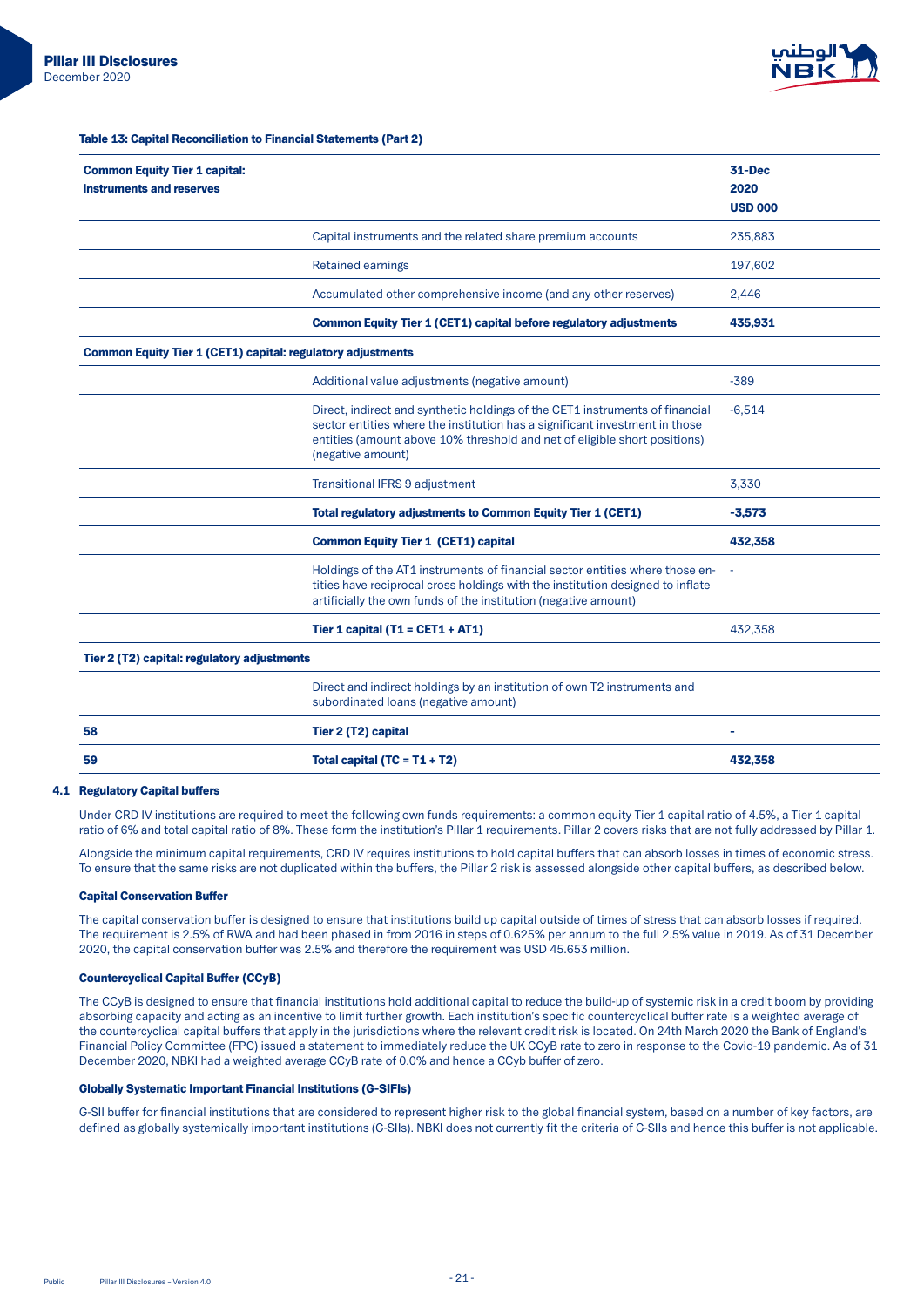

## 5. Leverage

The Board has set a leverage limit which restricts the maximum exposure that the Bank may take both on and off-balance sheet in relation to shareholders' funds and subordinated debt. The limit is set at a level which results in a leverage ratio significantly above the Basle III minimum of 3%. The Bank's Treasury area has primary responsibility for ensuring compliance with the limit which is monitored and reported on by the Bank's independent risk management function.

## Table 14: Summary of reconciliation of accounting assets and leverage ratio exposures

|                                                                | (USD 000's) |
|----------------------------------------------------------------|-------------|
|                                                                |             |
| <b>Total Assets as per Financial Statements</b>                | 2,609,346   |
| <b>Adjustments for derivative financial instruments</b>        | 11,553      |
| <b>Adjustments for off Balance sheet items</b>                 | 185,987     |
| Leverage Ratio total exposure measure                          | 2,806,886   |
| Other off-balance sheet exposures                              |             |
| Off Balance Sheet exposures at gross national amount           | 381,698     |
| <b>Adjustments relating to Credit Conversion Factors (CCF)</b> | $-195,711$  |
| Off balance sheet exposures                                    | 185,987     |
| <b>Capital and total exposure measure</b>                      |             |
| <b>Tier 1 capital</b>                                          | 432,359     |
| Leverage ratio total exposure                                  | 2,802,171   |
| <b>Leverage Ratio</b>                                          | 15.43%      |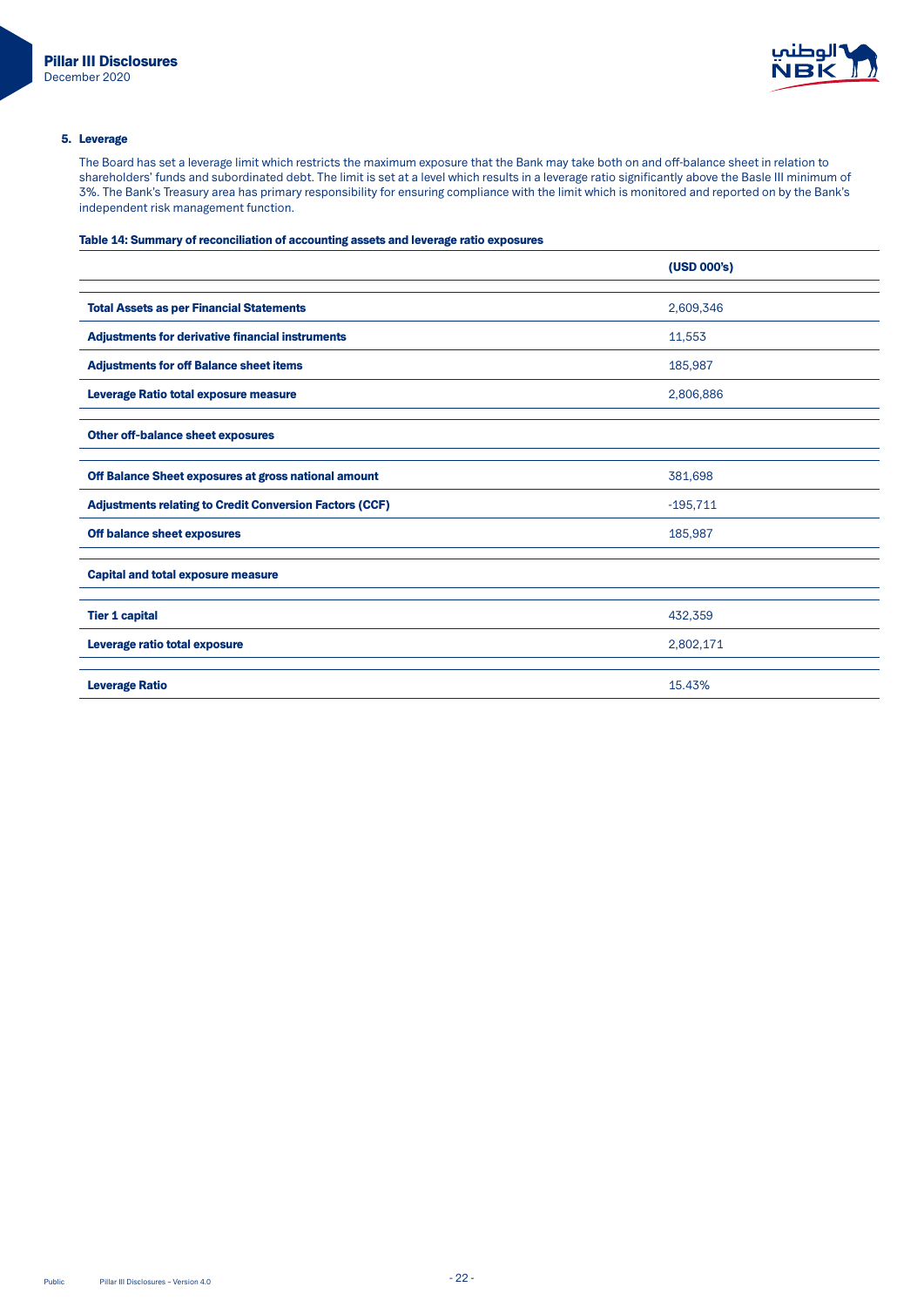

### 6. Transitional Adjustment IFRS 9

The EBA has published guidelines under Article 473 (a) of Regulation EU No 575/2013 as regards the transitional period for mitigating the impact of the introduction of IFRS 9. NBKI is applying the transitional arrangements and is therefore required to complete the transitional template below: -

| <b>USD 000</b> |                                                                                                                                                 | 31/12/2020 |
|----------------|-------------------------------------------------------------------------------------------------------------------------------------------------|------------|
|                | <b>Available capital (amounts)</b>                                                                                                              |            |
| 1              | Common Equity Tier 1 (CET1) capital                                                                                                             | 432,358    |
| 2              | Common Equity Tier 1 (CET1) capital as if IFRS 9 or analogous ECLs transitional arrangements had not been<br>applied                            | 429,028    |
| 3              | Tier 1 capital                                                                                                                                  | 432,358    |
| 4              | Tier 1 capital as if IFRS 9 or analogous ECLs transitional arrangements had not been applied                                                    | 429,028    |
| 5              | <b>Total capital</b>                                                                                                                            | 432,358    |
| 6              | Total capital as if IFRS 9 or analogous ECLs transitional arrangements had not been applied                                                     | 429,028    |
|                | <b>Risk-weighted assets (amounts)</b>                                                                                                           |            |
| 7              | Total risk-weighted assets                                                                                                                      | 1,826,103  |
| 8              | Total risk-weighted assets as if IFRS 9 or analogous ECLs transitional arrangements had not been applied                                        | 1,826,103  |
|                | <b>Capital ratios</b>                                                                                                                           |            |
| 9              | Common Equity Tier 1 (as a percentage of risk exposure amount)                                                                                  | 23.68%     |
| 10             | Common Equity Tier 1 (as a percentage of risk exposure amount) as if IFRS 9 or analogous ECLs transitional<br>arrangements had not been applied | 23.49%     |
| 11             | Tier 1 (as a percentage of risk exposure amount)                                                                                                | 23.68%     |
| 12             | Tier 1 (as a percentage of risk exposure amount) as if IFRS 9 or analogous ECLs transitional arrangements<br>had not been applied               | 23.49%     |
| 13             | Total capital (as a percentage of risk exposure amount)                                                                                         | 23.68%     |
| 14             | Total capital (as a percentage of risk exposure amount) as if IFRS 9 or analogous ECLs transitional arrange-<br>ments had not been applied      | 23.49%     |
|                | Leverage ratio                                                                                                                                  |            |
| 15             | Leverage ratio total exposure measure                                                                                                           | 2,802,171  |
| 16             | Leverage ratio                                                                                                                                  | 15.43%     |
| 17             | Leverage ratio as if IFRS 9 or analogous ECLs transitional arrangements had not been applied                                                    | 15.31%     |
|                |                                                                                                                                                 |            |

## 7. Remuneration and Governance

#### **7.1 General**

The Bank has considered FCA guidance on staff remuneration issued in May 2017 (PS17/10), in addition to the PRA Rulebook, the Remuneration Code ("the Code") and the Capital Requirements Regulation (Article 450).

This statement sets out the disclosures required under the requirements as they apply to the Bank. The Bank is classified as a Level 3 Bank under FCA guidance.

The Bank employed 164 members of staff as at 31 December 2020 (141 in 2018) in London.

The total staff costs of the Bank (as disclosed in the Note 7 of the 2020 Annual Report and Financial Statements) were USD 15.9m (USD 15m in 2019).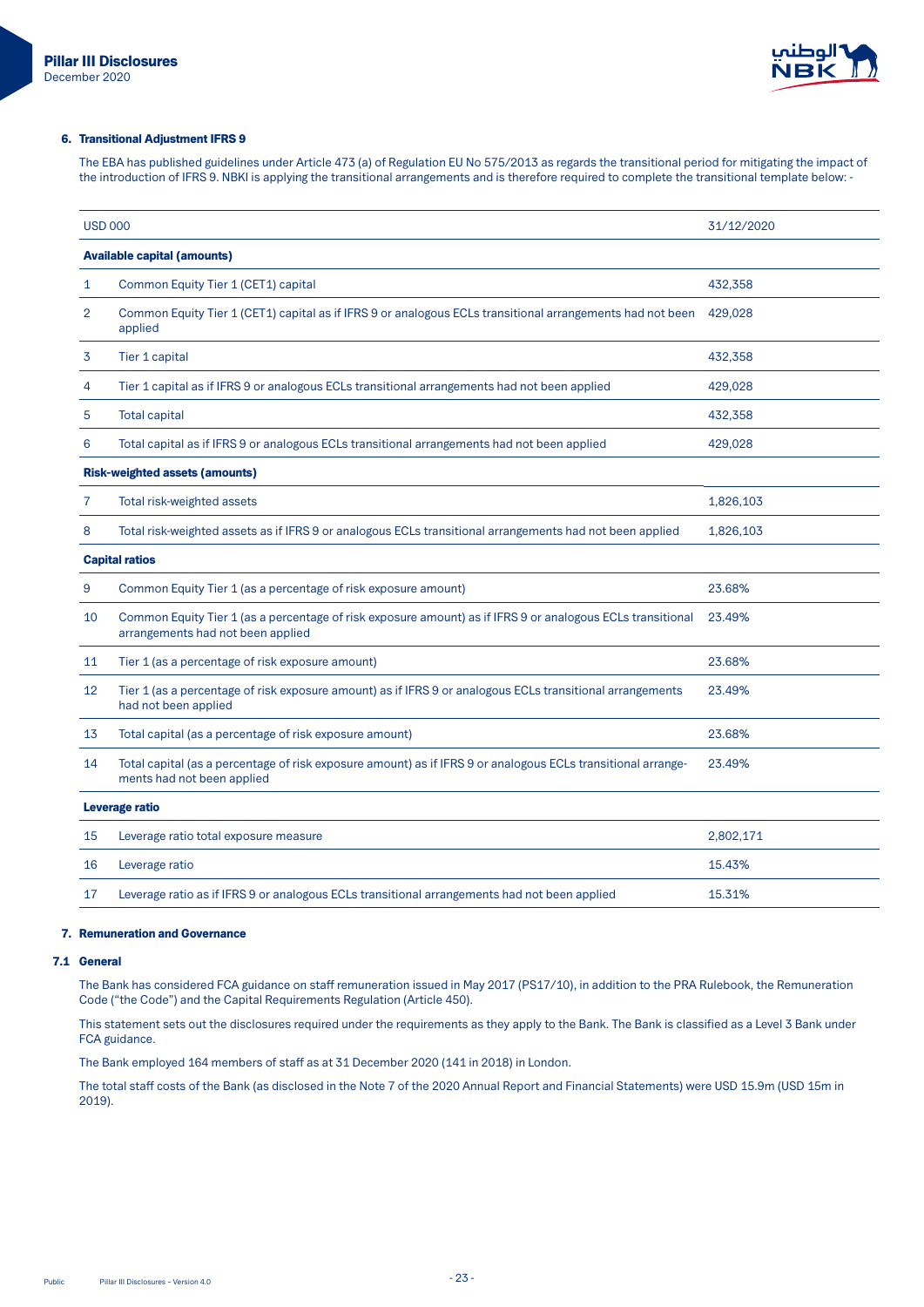

## 7.2 Nominations and Remuneration Committee

Governance of all matters related to remuneration within the Bank lies with the Board Nominations and Remuneration Committee (BNRC), comprised of four non-executive Board members, (two of which are iNEDs, the Chair and one other). The Committee is composed of its Chair, and three other non-executive Board members who possess the necessary skills to exercise the appropriate judgement. The Head of HR also attends the Committee.

The BNRC is responsible for reviewing the Bank's remuneration policies to ensure compliance with the requirements outlined above. This includes reviewing the overall level of staff remuneration (including performance awards) in the context of the longer term business performance of the Bank. It also includes ensuring that staff costs are appropriate in light of the Bank's current and prospective capital adequacy and ensuring that the Bank's remuneration policies do not give rise to unnecessary conduct risks in the execution of the Bank's strategy.

### **7.3 Performance Award Scheme**

The Bank has in place an appraisal process to help determine 'variable remuneration' as defined in the Code. Variable remuneration consists of discretionary cash bonuses which are based on individual performance and contribution assessment, subject to:

The Bank's performance against the business plan prepared before the start of the year to which it relates.

An individual's behaviours (as assessed against the Bank's values).

An individual's achievement of their objectives (derived from their Performance Management Process score - an assessment scale).

Any amounts are payable in February following the year to which the award relates.

## 7.4 Material Risk Takers (MRT's)

As required under Article 92 (2) of CRD IV and section 3 of the remuneration part of the PRA rulebook, the Bank maintains a list of all Material Risk Takers (MRT).

The Bank applies the definition of MRT's set out in articles 3-5 of Commission delegated regulation (EU) No. 604/2014, which supplements CRD IV. . Only employees can come under this definition, not non-executive directors.

As at 1 June 2021, the Bank had 19 MRTs, of whom 5 were also classed as Senior Managers. All 19 of those MRTs were exempted from the requirements to defer any variable remuneration. This is because their remuneration is below the de-minimus threshold1.

Fixed remuneration relating to 2020 for MRTs was just under £2.1m and variable remuneration relating to 2020 was £216k.

<sup>\*</sup> The de minimis provisions apply to those whose total annual remuneration is no more than £500,000 and whose variable remuneration is no more than 33% of total .remuneration